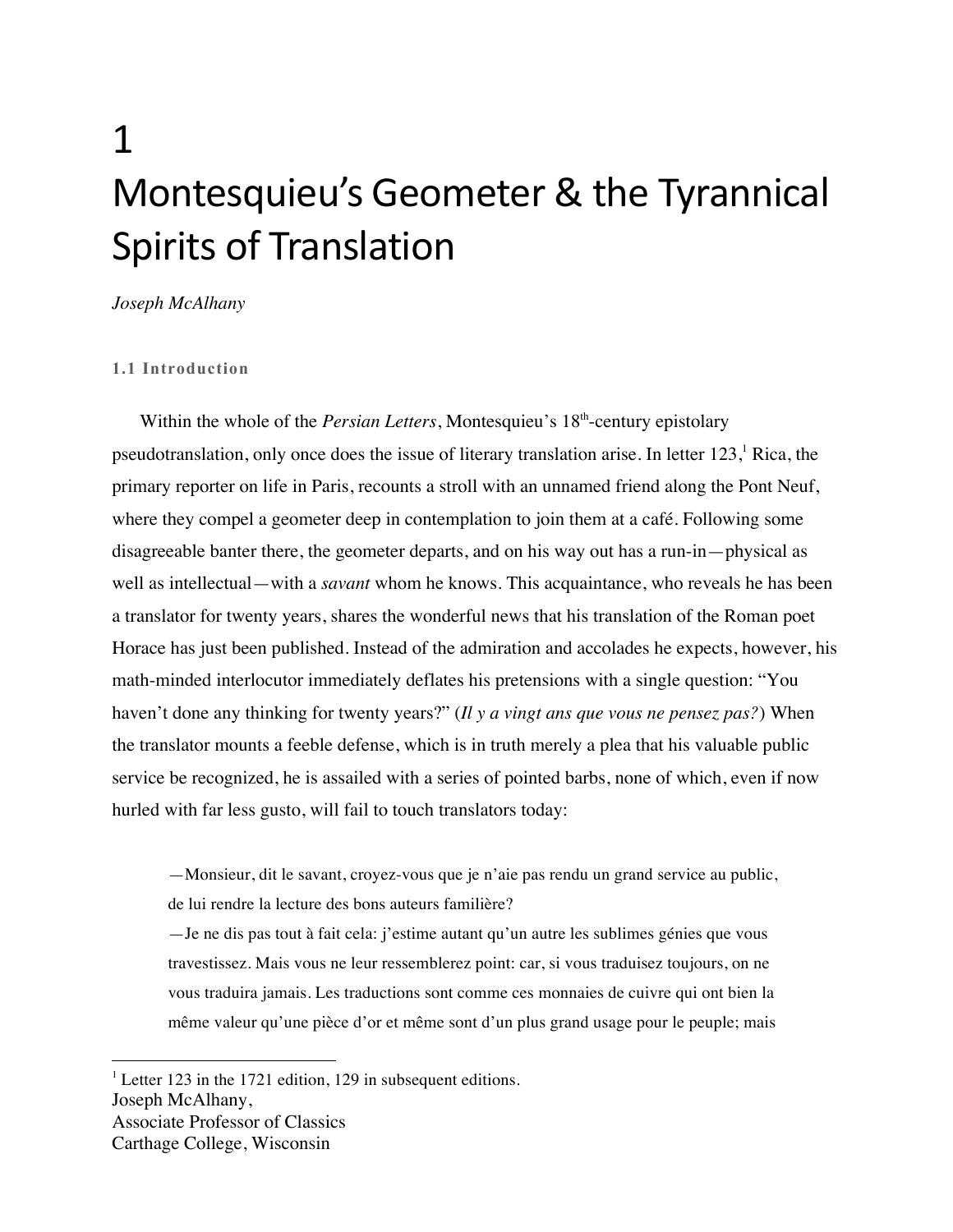elles sont toujours faibles et d'un mauvais aloi. Vous voulez, dites-vous, faire renaître parmi nous ces illustres morts; et j'avoue que vous leur donnez bien un corps: mais vous ne leur rendez pas la vie; il y manque toujours un esprit pour les animer.

— "But monsieur," said the scholar, "don't you think I've performed a great service to the public, making it easy for them to read the best writers?"

— "I wouldn't say that. As much as anyone, I hold in high regard the sublime geniuses whom you dress up in rags. But you're not like them at all—you could translate forever, but no one will ever translate you. Translations are like brass coins: they have the same value as a gold piece, and are common currency with the people, but they don't last, a cheap alloy. You say you want to give these illustrious dead a rebirth in our day, and I grant that you do provide them with a body, but you don't give them life: what's always missing is a spirit to animate them."<sup>2</sup>

As a Parthian shot, the geometer suggests, not without condescension, that the translator make better use of his time in the discovery of beautiful truths (*belles vérités*) available to anyone via simple calculation. The two disengage and go their separate ways, equally annoyed with one another. The translator, however, offers no rejoinder to the geometer's assault, as if he could not find the words.

The tropes the geometer manages to deploy in these few lines, clothing (*travestissez*) and currency, are translation commonplaces, and his concluding binary of body and spirit is a metaphor coterminous with the idea of translation itself (Steiner, 1998: 280-1). Indeed, the separability of a text's body (letter, signifier, *verbum*) and spirit (meaning, signified, *sensus*) lies at the heart of translation, and the oscillations between them supplies its lifeblood. In Plato's *Ion*, one of the earliest explorations of translation, Socrates interrogates a rhapsode by that name, who "translates" Homeric texts in dramatic performance. Ion's activity represents the most fundamental form of translation (*hermēmeuō*),<sup>3</sup> an intralingual interpretation, yet it already involves a separation of the letter and the sense. When Socrates first praises Homeric rhapsodes, his assumption, at least before Ion, is that to be successful, they must know not only the words of

 $2$  All translations, from this and other texts, are my own unless otherwise indicated. For a different translation, see Mauldon, 2008: 170-71.<br><sup>3</sup> Johnson's (2001) claim that "Plato did not write on translation" (p. 44) and that "Socrates does not

mention the translator explicitly" (p. 45) thus depends upon a narrow definition of translation.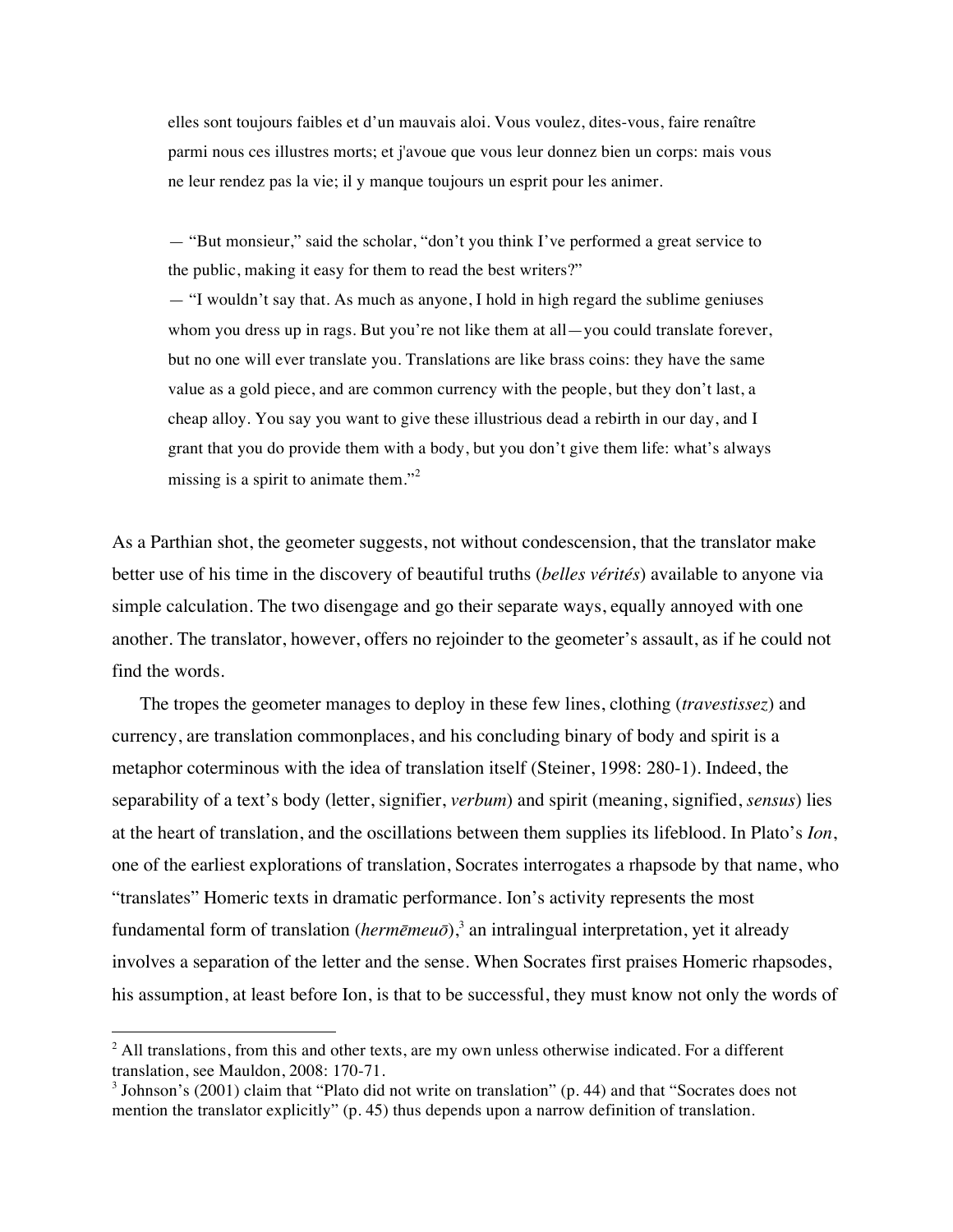the text they recite (*ta epē*), but its meaning (*dianoia*) as well. It is impossible, Socrates says, that a rhapsode could be a translator (*hermēneus*) of the poet's meaning if he does not know what the poet says (530C). The hapless Ion, perhaps only the first award-winning translator who could neither resolve the dilemma of body and spirit nor explain what he does, can only agree to Socrates' ironic conclusion that his translation abilities must be some divine power (*theia dunamis*), not a technical skill (*technē* or *epistēmē*).

The trope of body and spirit survived various translations to live on in Montesquieu's strange epistolary essay on translation. His geometer would agree that real translation involves the transfer of a spirit into a new body, but for this very reason also declares it impossible. In his view, the scholar-translator attempts an interlingual transfer of meaning—translation proper, in Jakobson's (1959) terms—, which, like a brass coin (or paper money), functions quite well as a matter of common faith, but fails upon close inspection to be in any real sense what it purports to be: i.e., *his* Horace is not *the* Horace. The geometer does not require even a cursory perusal of his acquaintance's translation to know that the vital element is missing; *ipso facto* he knows it to be a travesty of the original, since the spirit of Horace does not—cannot—inhabit the French version. Nonetheless, his recognition of the separation of body and spirit as the precondition for translation, as well as his elevation of the spirit to its necessary and sufficient cause, situate the geometer within the mainstream of translation theory (Seidman, 2006: 17). However, he acknowledges this separation only to deny its reality; it exists for him, as form and matter for Aristotle (*Physics* 193b4-5), only in speech, and translation understood as the transfer of an original's animating spirit into a different body is simply a manner of speaking. The geometer's world, composed of abstract and ideal bodies—points, lines, planes, and solids—, permits no actual translation, and the word "translation" itself possesses for him only metaphorical meaning.

From this perspective, translation cannot be a matter of degree, with the original's meaning expressed imperfectly, since a geometrical circle is by definition perfect, else it is no circle. An approximation sketched on a napkin the geometer will not recognize. In fact, he at first does not even realize that the translator is talking about a translation, and reacts with incomprehension when the scholar announces his publication of "my Horace" (*mon Horace*):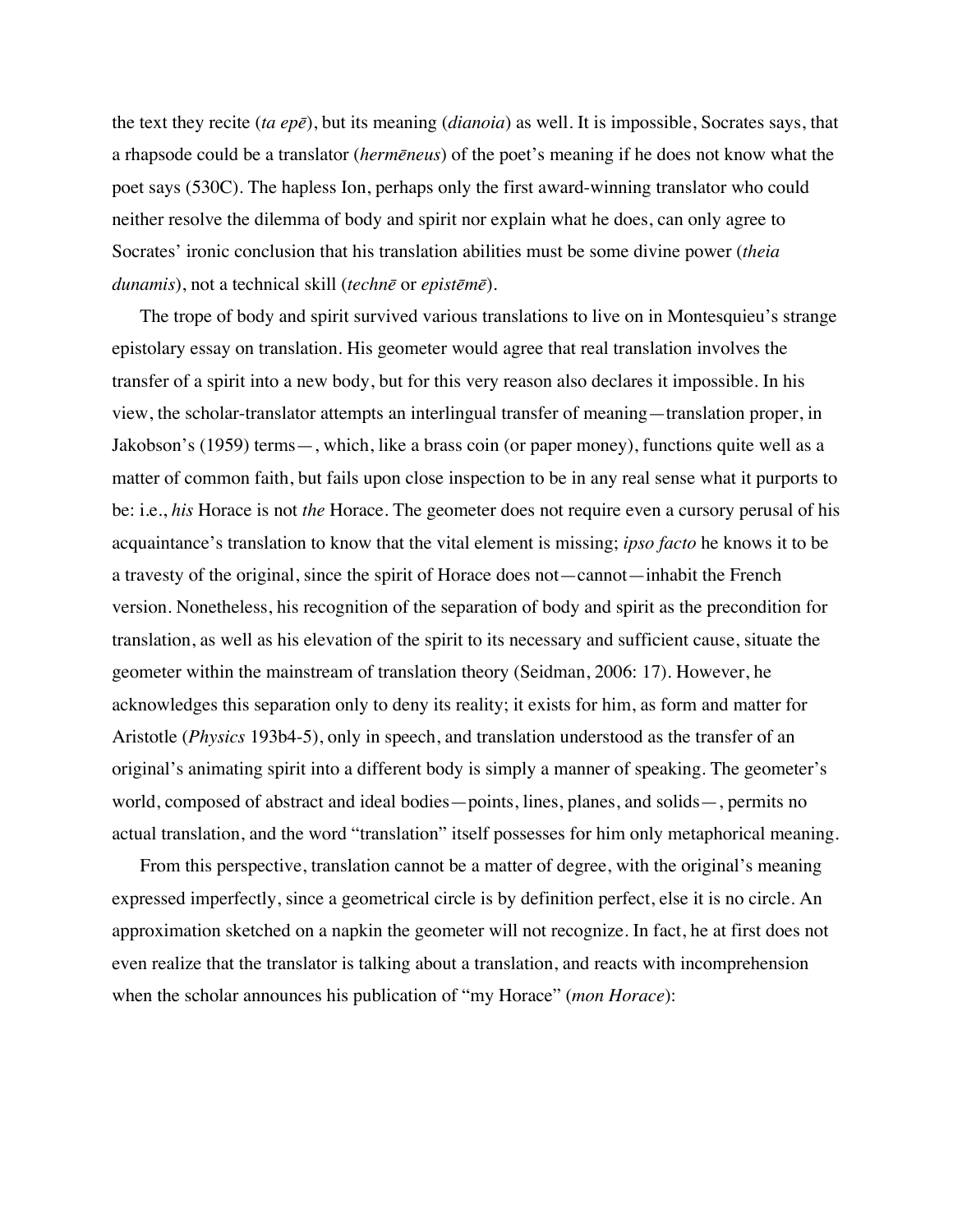Je suis bien aise que vous m'ayez heurté, car j'ai une grande nouvelle à vous apprendre: je viens de donner mon Horace au public. —Comment! dit le géomètre, il y a deux mille ans qu'il y est.

"I'm glad you've run into me, as I have some important news to tell you: I've just presented my Horace to the public."

—"What?", said the geometer, "He's been around for two thousand years!"

For the geometer, Horace can only be Horace in Latin, and people had been reading him, in Latin, for almost two millennia. A new presentation of Horace—the real Horace, the only Horace there is—confounds the geometer, for whom Horace in French is an oxymoron. If, on the other hand, the translator had not handled the words of Horace, but instead had communed with his muses, he would not have translated in the everyday (and, to the geometer, illegitimate) sense, but would have instead "translated" original poetry, infused with the spirit of Horace. Montesquieu's *savant* would then no longer be a translator who will never be translated, but one of the exalted authors destined to be travestied in translation: as Vergil was the Roman Homer, he would be the French Horace.

In the geometer's extremist view, which calls into question the existence of translation proper, the poet's living spirit, entombed within his original language, cannot be set free to inhabit another textual body via some kind of metempsychosis. Unlike those who traffic in evergreen truths, whether among the timeless axioms of Euclid or hexameters straight from the Muse, Montesquieu's dispirited translator, his eyes fixed on someone else's words and never turning to the heavens for inspiration, can produce nothing but lifeless relics. The metaphorical binary of body and spirit that makes translation possible at the same time places the translator in an extreme dilemma. Borges (1996: 400) puts it in the starkest terms:

Traducir el espíritu es una intención tan enorme y tan fantasmal que bien puede quedar como indefensiva; traducir la letra, una precisión tan extravagante que no ha riesgo de que la ensayen.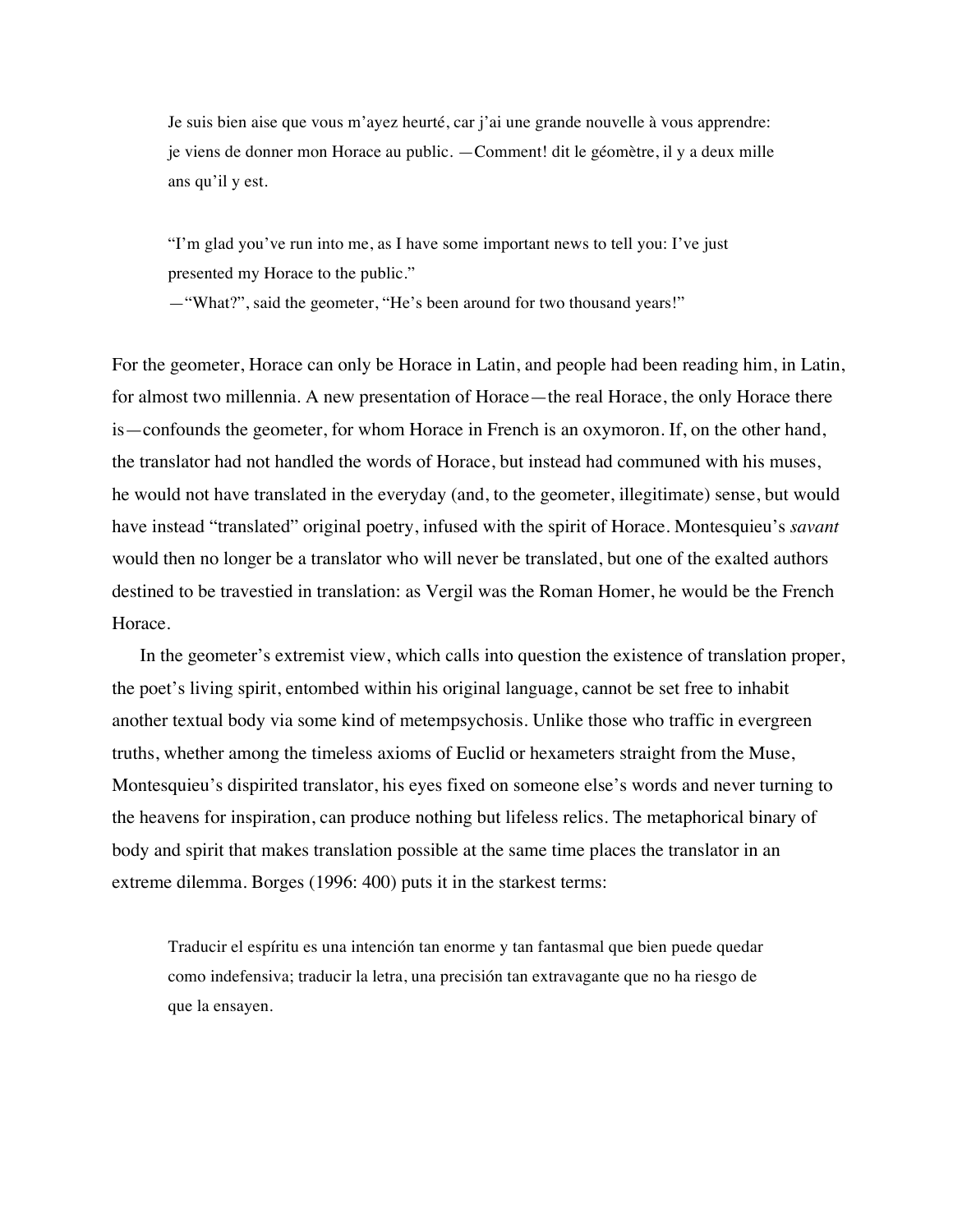Translating the spirit is an undertaking so immense and illusory that it may well seem indefensible; translating the letter, an exactitude so outlandish that there is no danger it will be attempted.<sup>4</sup>

Translation proper thus exists as an excluded middle, between the impossibility of replicating textual bodies and the spiritual ideal of semantic identity.

Montesquieu also burdened his fictional translator with the choice of Horace, a poet whom he admired, especially as a satirist (Montesquieu, 1964: 978). Among Horace's odes, epodes, satires, and epistles, his most influential poem, particularly after Boileau published *L'Art Poétique* (1674), is the *Ars Poetica*, a 500-line poetic discourse on how (not) to write poetry. At one point, Horace advises would-be poets to avoid the trite and commonplace and to eschew literal translation if they hope to treat popular subjects in an individual and original way:

publica materies privati iuris erit, si non circa vilem patulumque moraberis orbem, nec verbo verbum curabis reddere fidus interpres…

You'll possess private rights over public property if you don't waste your time on an easy and open track, and don't try to render word-for-word as a faithful translator… (131-134)

The final line, sundered from its context, becomes in translation studies readers an imperative to translators, though Horace does not address them directly, and translation is at best a secondary concern.<sup>5</sup> Fidelity, a canonical virtue of translation, normally refers to accuracy in reproducing the original sense and certainty in capturing the original spirit. Here, however, it signifies a faithful rendering according the letter (*verbo verbum*), and is not a translator's vice, but an

 <sup>4</sup> For a translation with a different sense, see Allen, 1999: 95.

<sup>&</sup>lt;sup>5</sup> See, e.g., Lefevere, 1992: 15, which translates: "Do not worry about rendering word for word, faithful translator, but render sense for sense." Johnson, 2001: 172-175, discusses the various interpretations of the lines.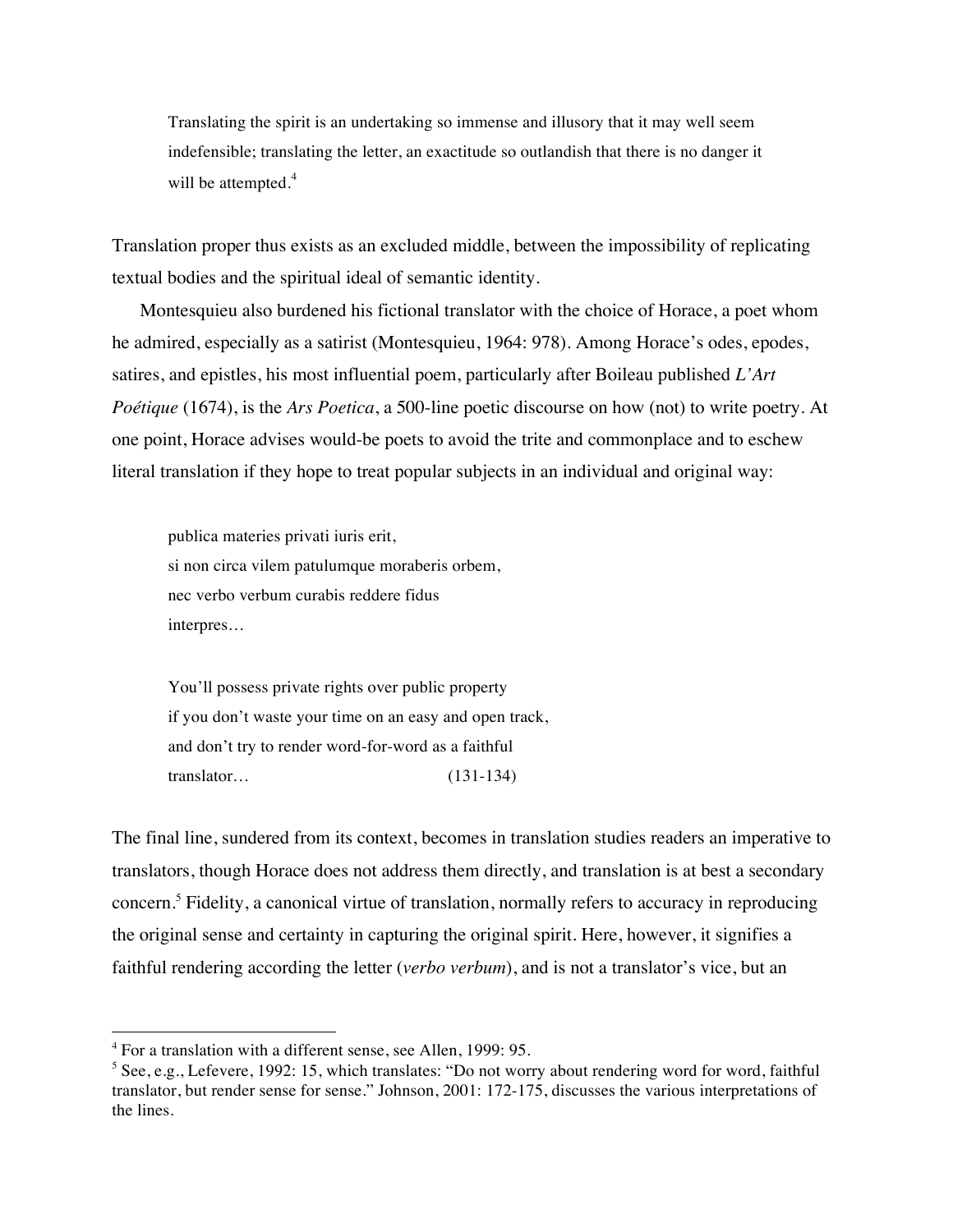author's. (An earlier translator nicely offers "slavish" for *fidus*).<sup>6</sup> Horace nowhere mentions *sensus*, which is present only implicitly as the other and, in the mainstream tradition, more important half of the translator's binary, nowhere does he advise translators to heed the spirit rather than the letter; his advice is directed to poets alone. In fact, Horace presumes that faithful translators adhere to the word, and for this reason create nothing worthwhile as literature: literal translation makes for bad poetry. Unfaithful translation, freed from the word and seeking only to capture the spirit, is, at least implicitly, an approved mode of literary creation, in which the original text inspires rather than dictates. Word-for-word translation leads to lifeless literary productions, new bodies without an animating spirit, while translation of the spirit is equivalent to original authorship. Just as in the geometer's view, translation is either travesty or no translation at all, and Montesquieu's translator cannot escape the irony that a faithful rendering of Horace, by Horace's own terms, would validate the geometer's attack.

The inability of a translator of Horace to find common ground with a geometer (itself a failure of translation) is not accidental, nor is their encounter in a pseudotranslation fortuitous. Poetry had often served alongside geometry as exemplar of the inseparability of word and sense, and thus as evidence of translation's impossibility. Geometry, in a role traceable to the square drawn in sand by the slave in Plato's *Meno*, had long represented a perfectly unified symbolic system that can be understood by everyone, possessed of an ideal universality that renders translation both impossible and unnecessary, as in a pre-Babel condition of linguistic unity. Poetry joins geometry in mutual resistance to the separation of body and spirit, but individuality of a poem lies on the opposite end of the spectrum opposite from geometry's universality. It approximates a private language, its particular meaning cloistered within the bounds of its own text. The In 1751, Diderot, for whose *Encyclopédie* Montesquieu contributed an "Essay on Taste" (*Essai sur le goût*), proclaimed in his *Lettre sur les sourds et les muets* poetry's ultimate untranslatability in contrast to geometry's common intelligibility (2010: 234, 243). He allowed that a poem's ideas could be reproduced and equivalent expressions might be found, yet the distribution of vowels and consonants create a subtle symbolic effect (*l'emblème délié, l'hiéroglyfe subtil*) that cannot be replicated in a different language. As an example, he compares the L-sounds of Homer's *elelixen Olympon* to those of the French version *où l'Olympe ébranlé*. Despite their similarity, the greater distance between the L's in the French fails to capture the

 $6$  Fairclough, 1929: 461.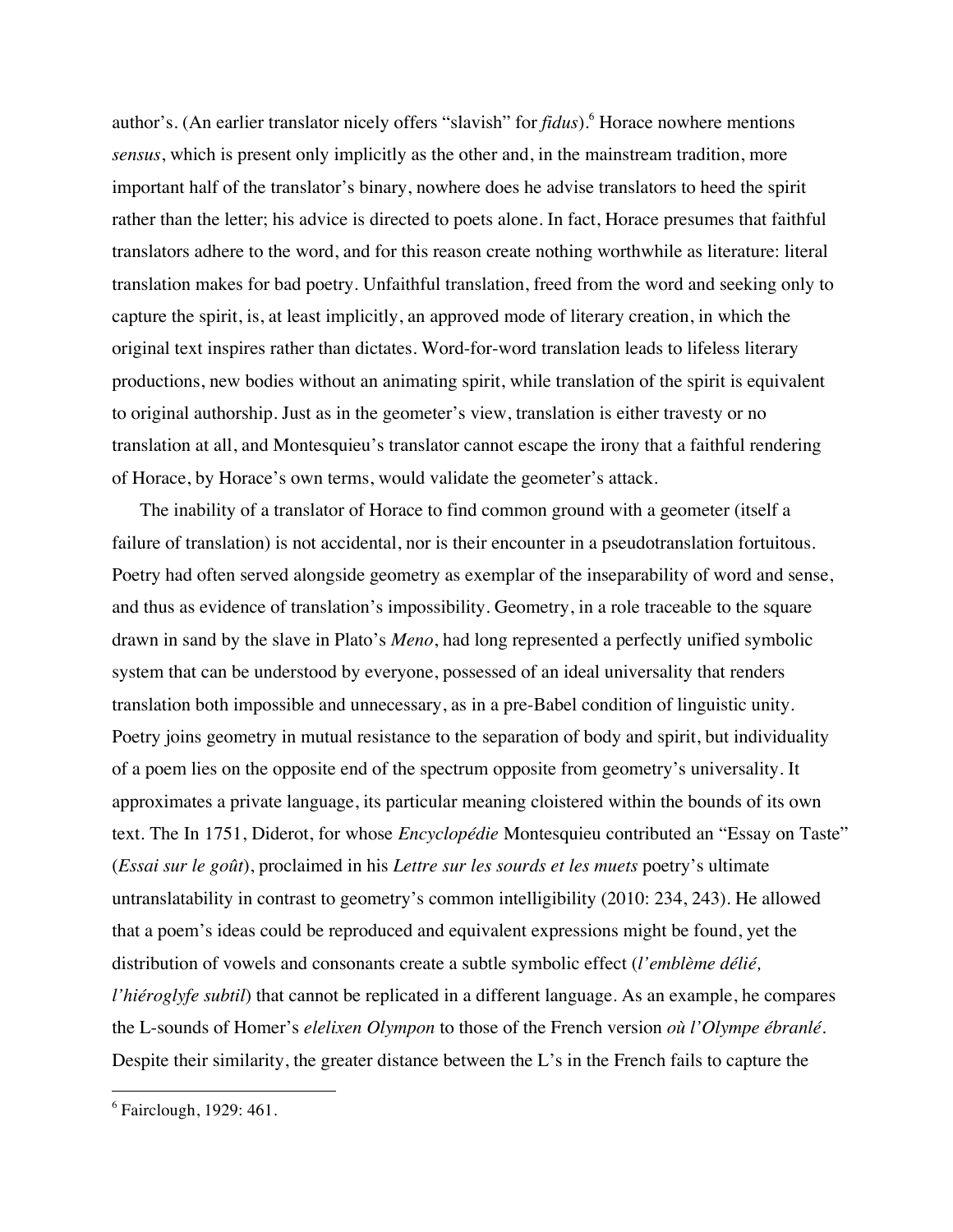original's vivid impression (*sentiment vif*) of a shuddering Mount Olympus. For Diderot, this inability to reproduce the meaning inherent in and inseparable from the physical quality of the text results in a loss, no matter how miniscule, that prevents a complete semantic transfer and renders all translation futile. He reiterates at the conclusion to the *Lettre* the impossibility of translating a poet in another language, again in contrast to geometers, who are commonly understood. The bodily qualities of the literary text necessarily disappear in translation (2010: 228), utterly disheartening translators, whom Diderot calls, in an echo of Montesquieu's geometer, "imitators of Genius" (*décourage les imitateurs de Génie*). Here, too, close approximation counts for naught.

As a final irony, Montesquieu embedded this encounter of impossibilities within a pseudotranslation, first published anonymously in Holland (though his authorship of the *Persian Letters* was an open secret). Pseudotranslations such as Macpherson's Ossian poems of the 1760s and Pierre Louÿs's *Chansons de Bilitis* of 1894*,* now canonical texts in translation studies, complicate in obvious ways the standard discourse of translation (Venuti, 2002: 34-44; see also Apter, 2005; Bassnett, 1998; Toury, 1985), yet Montesquieu's deliberate meditation on translation surpasses these forged artefacts of literary history. In particular, the rigged collision of geometry and poetry in letter 123, a pseudotranslation within a pseudotranslation, collapses without recourse to historical or social context the categories of original and translation, obscures the pseudo and the real: did the fictional Rica, in his (pseudo)original letter to Usbek, translate the overheard French banter between geometer and translator into his native tongue, in which case Montesquieu (pseudo)translated it back to the (original) French? Or did he transcribe it, for Montesquieu to leave "untranslated"? The geomter's disavowal of the translator's activity cannot be distinguished as original or translation, even before it has been (pseudo)translated. Letter 123 does more than demonstrate "the fundamental unreliability of translation's claim to approximating the original in another tongue" (Apter, 2005: 167); the geometer's perfectly rational demand for an animating spirit, an all-or-nothing proposition, and the translator's silence in response call into the question the concept of close approximation as a meaningful way to talk about translation. In Montesquieu's imbrication of translation fictions, belief in the possibility of translation is totally irrational.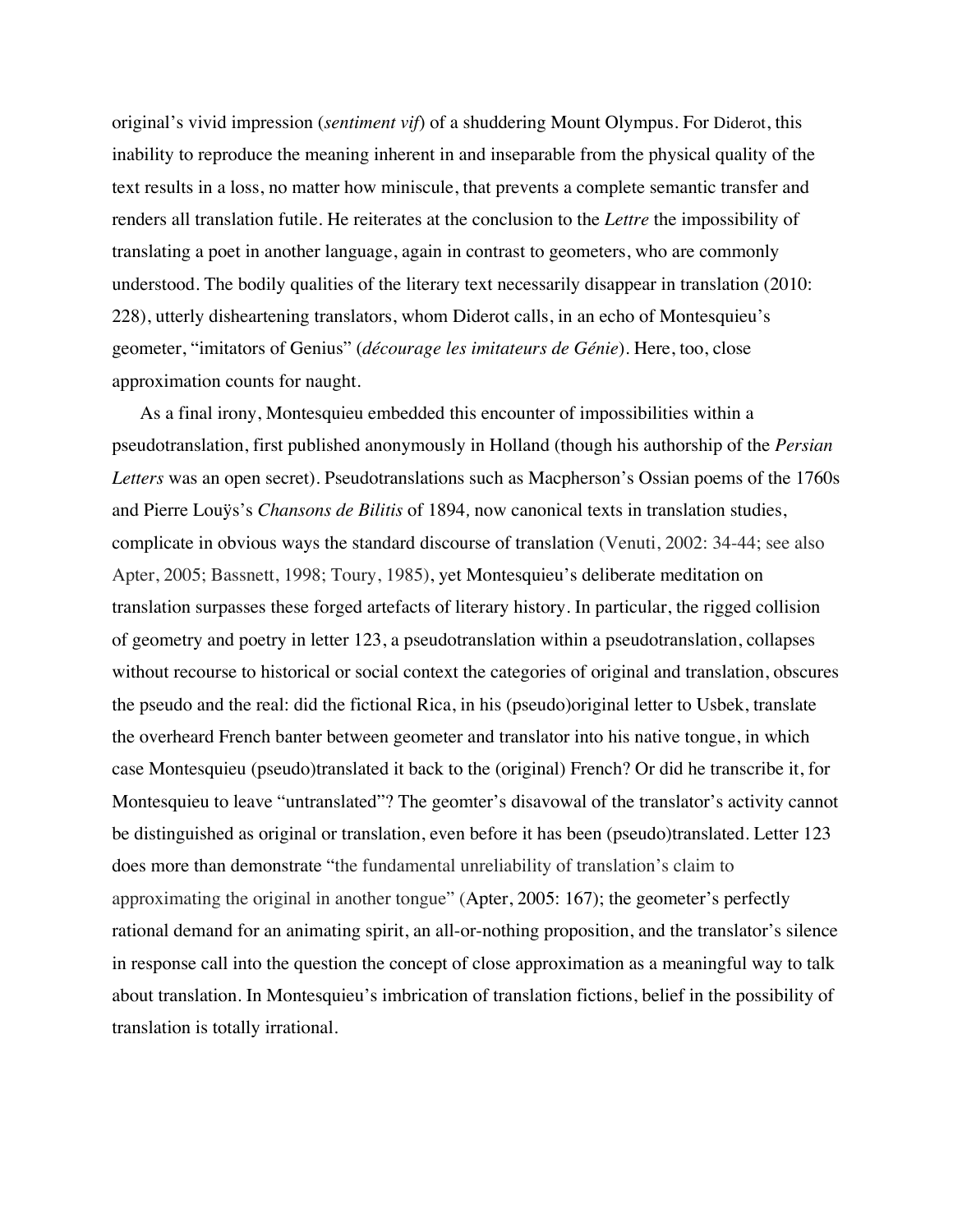### **1.2 The Miracle of Translation**

The geometer's pseudotranslated refusal to acknowledge the everyday miracle of translation hearkens back to rabbinic debates about the Septuagint, the Greek translation of the Hebrew scriptures (Alexander, 2014: 238-242; Wasserstein & Wasserstein, 2006: 51-83). While some disputed its accuracy, most famously in the choice of *parthenos*, with its explicit reference to virginity, as a translation of *'almah* at Isaiah 7.14, others offered a more fundamental resistance to a Greek version of the Hebrew scriptures: the Hebrew script possessed a spiritual authority that would be lost in any other physical form (Veltri, 2002: 83-92). *Megillat Ta'anit Batra*, a calendar of fast days, declares that "darkness fell on the world for three days" on the occasion of the Septuagint's appearance (Veltri, 2002: 144-150), and the post-Talmudic tractate *Massekhet Sepher Torah*, possibly deriving from much earlier sources, equates the Greek translation to the golden calf of Exodus, with the explanation that a proper translation of Torah is impossible (1.8; Wasserstein & Wasserstein, 2006: 69-72; Simon-Shoshan, 2007).<sup>7</sup> At stake was the "translatability" of Judaism itself, and Jewish resistance to being translated lay not in a spirit of opposition, but unwilling flesh (Assman, J., 1996), a refusal to recognize translation even as metaphor. Since spirits of translation freed from the body allowed for the possibility of complete semantic transfer, untranslatability's last bastion was the unbridgeable separation of texts written, as *Megillah* 9a puts it, "in our body" (*beguphan selanu*) from those "in their body" (*beguphan selahen*). The Talmudic debates, naturally, reach no definitive conclusion on the question of translation,<sup>8</sup> yet at least one thread held fast to this absolute position of untranslatability, grounded in the indispensability of the body to the significance of the text (Levinas, 1984: 341). Without the separability of body and spirit, the would-be translator inhabits a no-man's land between the horns of Borges' dilemma: "He who translates a verse according to its form is a liar, and he who adds is a blasphemer." (*Tosefta Megilla* 3.41) To survive, the translator needs to believe in a textual spirit that can rise from a lifeless body, and have faith in a semantic resurrection.

 <sup>7</sup> Similarly *Masskehet Sopherim* 1.7, with five translators instead of seventy. Rabbinic literature only speaks of the translation of the Torah, though the tradition eventually expands to include other Hebrew scriptures.

<sup>8</sup> *Megillah* 8b even cites one view that the scriptures of the Jews remained sacred only when translated into Greek.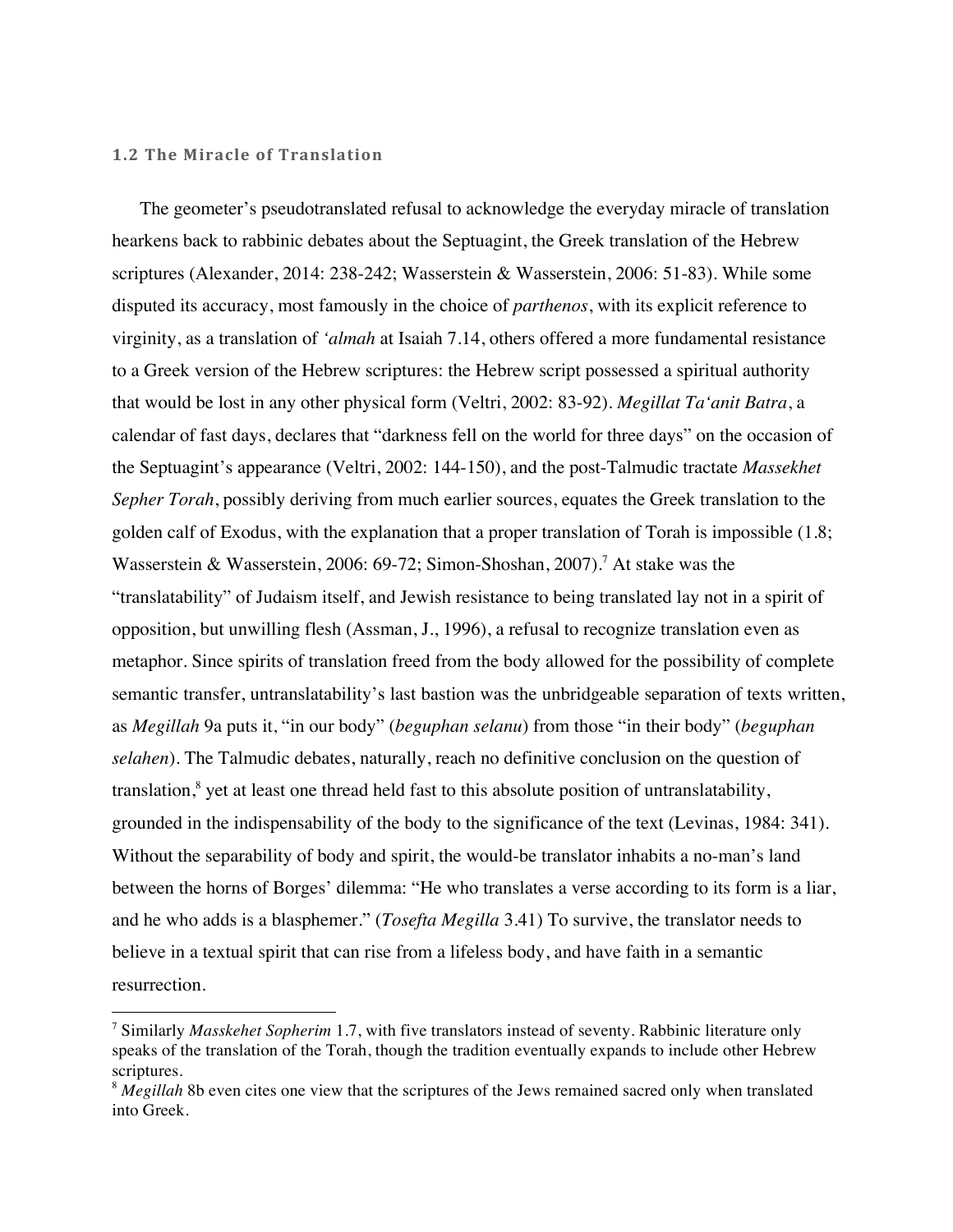Upholders of the untranslatable might have recruited Montesquieu's geometer to be their standard-bearer for the inseparability of body and spirit in a language of eternal truths, yet it was the defenders of the Septuagint translation who appropriated geometry as an ideal to explain their uncorrupted, and incorruptible, (non)translation of the holy scriptures. In ancient accounts of the Septuagint's miraculous genesis, seventy (or seventy-two) identical Greek translations of the Hebrew scriptures were produced independently. Philo of Alexandria, a Hellenized Jew writing in the early first century AD,<sup>9</sup> likened this perfect transfer of sense from Hebrew into Greek to geometry and logic, which are not liable to mistranslation becausethey are untranslatable:

καίτοι τίς οὐκ οἶδεν, ὅτι πᾶσα μὲν διάλεκτος, ἡ δ' Ἑλληνικὴ διαφερόντως, ὀνομάτων πλουτεῖ, καὶ ταὐτὸν ἐνθύμημα οἷόν τε μεταφράζοντα καὶ παραφράζοντα σχηματίσαι πολλαχῶς, ἄλλοτε ἄλλας ἐφαρμόζοντα λέξεις; ὅπερ ἐπὶ ταύτης τῆς νομοθεσίας οὔ φασι συμβῆναι, συνενεχθῆναι δ' εἰς ταὐτὸν κύρια κυρίοις ὀνόμασι, τὰ Ἑλληνικὰ τοῖς Χαλδαϊκοῖς, ἐναρμοσθέντα εὖ μάλα τοῖς δηλουμένοις πράγμασιν. ὃν γὰρ τρόπον, οἶμαι, ἐν γεωμετρίᾳ καὶ διαλεκτικῇ τὰ σημαινόμενα ποικιλίαν ἑρμηνείας οὐκ ἀνέχεται, μένει δ' ἀμετάβλητος ἡ ἐξ ἀρχῆς τεθεῖσα, τὸν αὐτὸν ὡς ἔοικε τρόπον καὶ οὗτοι συντρέχοντα τοῖς πράγμασιν ὀνόματα ἐξεῦρον, ἅπερ δὴ μόνα ἢ μάλιστα τρανώσειν ἔμελλεν ἐμφαντικῶς τὰ δηλούμενα. (*On Moses* 2.37-40)

And who is ignorant of the fact that every language, and especially Greek, possesses an abundance of words, and by metaphrase and paraphrase you can form the same thought (*enthumēma*) in different ways, adapting different expressions on different occasions? Yet according to the story this is not what happened in the case of the Torah. Instead, the right Greek words were matched with the right Hebrew words, perfectly fitted to the intended ideas (*tois dēloumenois pragmasin*). In geometry and logic (*dialektikēi*), what is signified (*ta sēmainomena*) does not admit different translations (*hermēneias*), but what is originally set down remains unchanged, and in this same way, I believe, these translators discovered words corresponding to the ideas (*tois pragmasin*), which were the only words, in fact, or the best ones that would make the meaning (*ta dēloumena*) unmistakably clear.

 $9$  In the different accounts of the Septuagint translation, the number of translators oscillates between seventy and seventy-two before eventually settling on seventy. Philo, however, never mentions the number of translators, and maintains a narrative distance from the miraculous aspects of the story. See Canfora, 1996: x.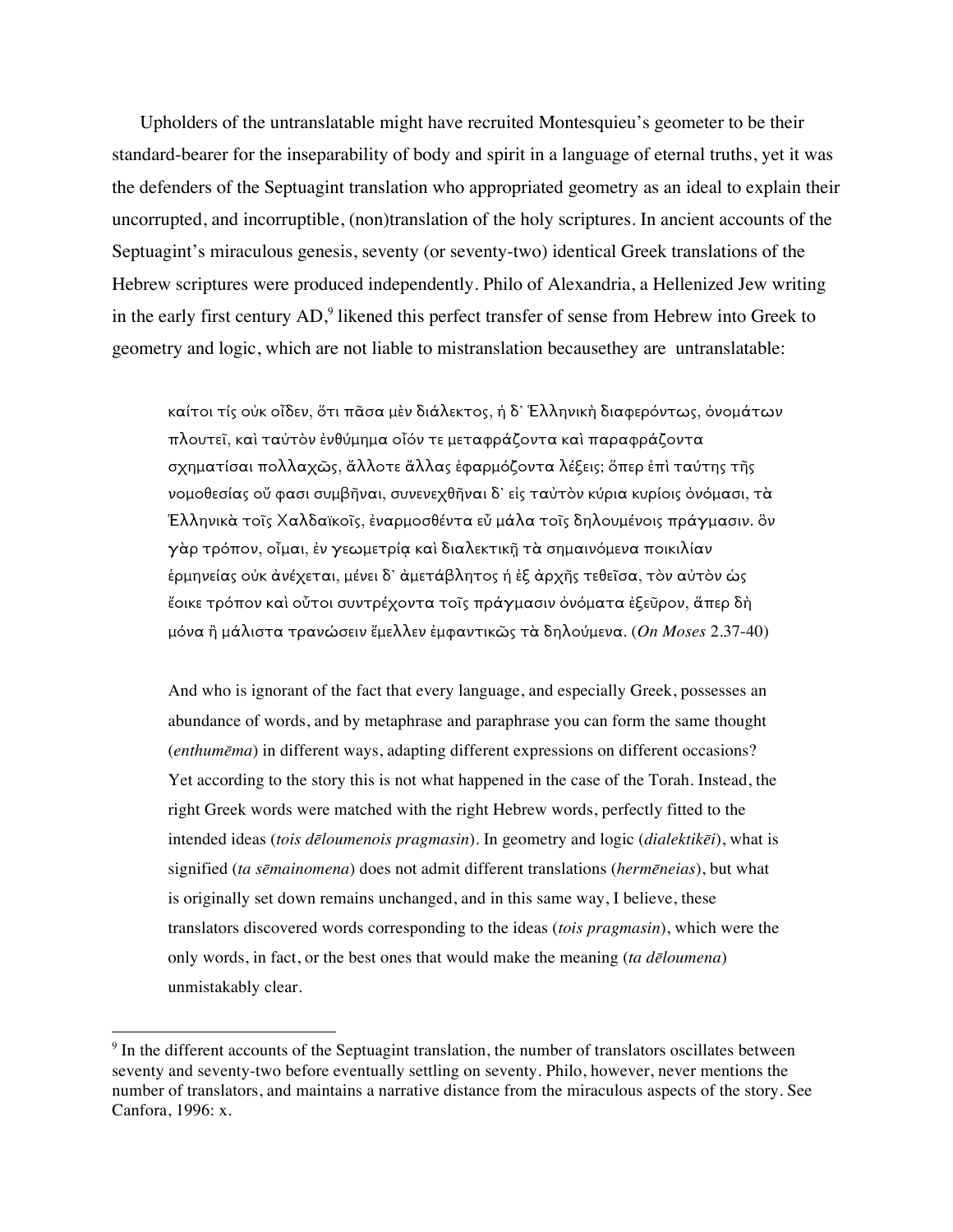Philo acknowledges in the first sentence the mundane ideal of accurate translation—preserving the same sense with different forms of expression—, but this Septuagint translation exceeds human understanding because it maintains identity of spirit together with identity of body, despite all appearances to the contrary. The impossible geometric ideal is thus achieved, and the "horizontal" transfer of meaning from Hebrew to Greek is only apparent. Instead, the translation derives its spirit from the same divine source as the original, in what might be called a parallel "vertical" process, like multiple correct proofs of the same geometric problem (Stierle, 1996). Translation no longer requires original's spirit to undergo a process of extraction from the textual body, since this spirit maintains an independent existence.

The Hebrew scriptures, then, are not in truth the original source, and the Septuagint is not strictly speaking a translation at all. It is, rather, a different worldly manifestation of the same divine truth, the same universal spirit in a body different yet somehow the same, the (re)creation, in fact, of an identical original. Reading the Greek Septuagint would be an experience exactly equivalent in every sense to reading the Hebrew scriptures: a translation perfect on every level, in which the distinction between horizontal transfer of meaning from one textual body to another and vertical inspiration from an identical spiritual source collapses. As with the eternal truths of geometry, texts with a claim to sacred status cannot, strictly speaking, permit degrees of accuracy. To guarantee sanctity, translation must occur without any loss, both in body and spirit, a requirement made explicit in the charge given to the translators not to omit, add or alter anything, but to preserve the original's content and form (*On Moses* 2.34: *tēn ex archēs idean kai ton typon*). to overcome the logical paradox Montesquieu's enlightened geometer could not accept, Philo's miraculous account seeks to generate an impossible ideal translation rather than declare translation impossible. Without a faith in miracles, the geometer cannot resolve the diametrically opposed horizontal translation of the body and vertical translation of the spirit, nor discover any point of intersection. From his rational perspective, perfect identity of Hebrew and Greek is an ontological impossibility, and exact equivalence can never be epistemologically guaranteed.

Whereas the geometer's refusal to acknowledge the separability of body and spirit in anything but word leads to the outright rejection of translation, the Septuagint's supernatural preservation of both threatens the existence of translation with its perfection, which is identity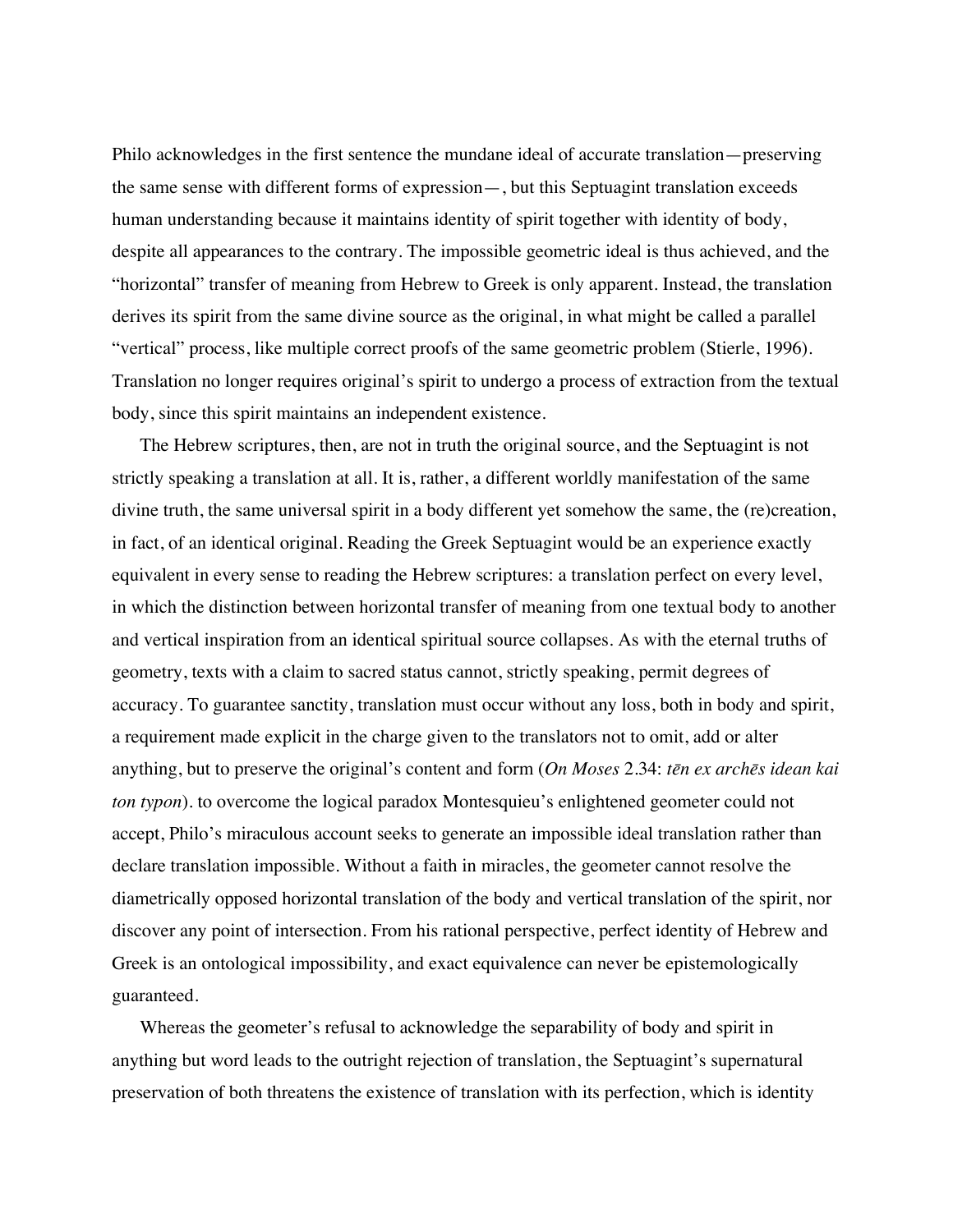with original authorship. Philo, in fact, opens the story of the translation with a description at pains to identify the translators of the scriptures with the original's divinely-inspired authors:

καθάπερ ἐνθουσιῶντες προεφήτευον οὐκ ἄλλα ἄλλοι, τὰ δ' αὐτὰ πάντες ὀνόματα καὶ ῥήματα, ὥσπερ ὑποβολέως ἑκάστοις ἀοράτως ἐνηχοῦντος. (*On Moses* 2.37)

Like the divinely inspired, they began to translate, not each in a different way, but all with the same words and phrases, as if some unseen prompter sounded in the ears of each of them.

The same prophetic muse of Moses whispers the words directly into their ears, bypassing the body of the text before them. Only the existence of a prior Hebrew original, a stubborn historical fact, preserves the distinction between translator and original author. An emphasis on the miraculous identity of the two texts, however, diminishes the inconvenient presence of an original, and the translators are elevated to the status of prophets, granted all the attributes of inspired authors:

ἐάν τε Χαλδαῖοι τὴν Ἑλληνικὴν γλῶτταν ἐάν τε Ἕλληνες τὴν Χαλδαίων ἀναδιδαχθῶσι καὶ ἀμφοτέραις ταῖς γραφαῖς ἐντύχωσι, τῇ τε Χαλδαϊκῇ καὶ τῇ ἑρμηνευθείσῃ, καθάπερ ἀδελφὰς μᾶλλον δ' ὡς μίαν καὶ τὴν αὐτὴν ἔν τε τοῖς πράγμασι καὶ τοῖς ὀνόμασι τεθήπασι καὶ προσκυνοῦσιν, οὐχ ἑρμηνέας ἐκείνους ἀλλ᾽ ἱεροφάντας καὶ προφήτας προσαγορεύοντες, οἷς ἐξεγένετο συνδραμεῖν λογισμοῖς εἱλικρινέσι τῷ Μωυσέως καθαρωτάτῳ πνεύματι. (*On Moses* 2.40)

When Hebrews have been taught Greek and Greeks Hebrew and they read both texts the Hebrew and the translation—, they are astounded, and revere them as siblings, or rather as one and the same text, in words and meaning. They call them not translators, but hierophants and prophets, for with their immaculate intellects they were able to join together with the completely pure spirit of Moses.

The comparison to siblings is apt: both texts are children (twins, really) of the same parent, and the distinction between the textual bodies loses all significance. As a result, the Septuagint usurps the original and can now authorize all other translations, even those made from yet other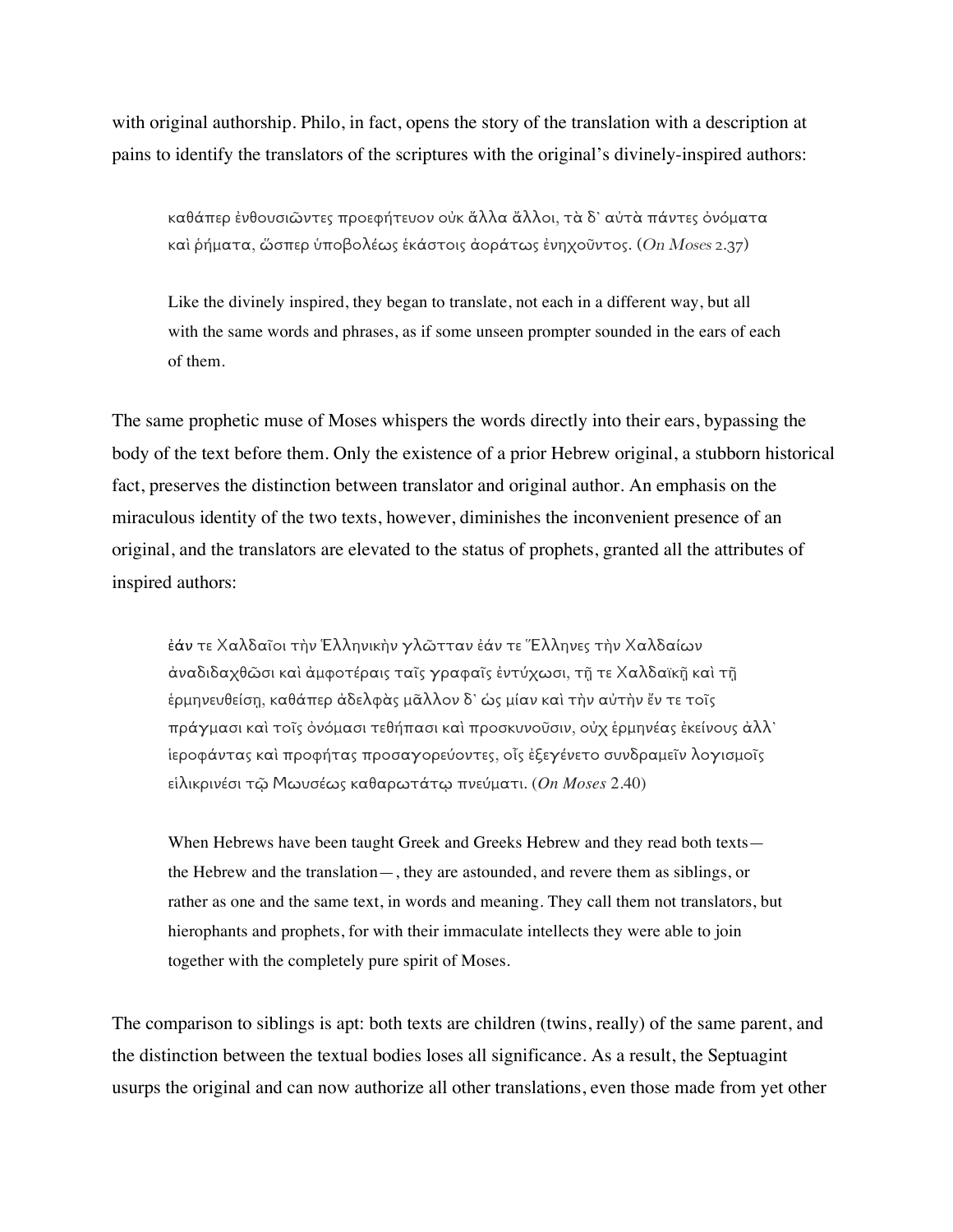translations. Each translation, divinely inspired, would be as "close" to the original, because it would in fact be a "translation" of the same original spirit, and as with timeless Euclidean truths, the historical and physical differences between versions become inconsequential. The King James translation, for example, can claim to possess the same holy spirit and to represent the original and unaltered word of God, obviating the need to gauge its fidelity against any earthly text. Modern-day evangelicals who regard it as the only authoritative Bible (in contrast to "debased" versions such as NRSV) unwittingly hearken back to this earlier tradition.

The translation's perfect identification with the original endangers the status of the original text *qua* original (what does chronology matter to timeless truths?), and as a consequence, its very existence as a text. The spirit, freed completely from the original's textual body, remains untouched by historical or political context, and authorizes constant overwriting. (The Hebrew text that served as the basis of the Septuagint is, in fact, no longer extant.) In his own account of the Septuagint (*City of God* 18.42-44; see also *On Christian Doctrine* 2.15.22), Augustine provides unintended dark testimony to the consequences of this well-intentioned striving for a return to the days before Babel. The miraculous identity of all seventy translations, without a single difference even in word-order, created the impression there had been only one translator (*tamquam unus esset interpres*), a result of the one spirit that all the translators possessed collectively (*spiritus erat unus in omnibus*). Nor was this one spirit common only to the seventy translators, for, as in Philo's account, they all shared the same spirit that had originally inspired the Old Testament prophets:

quia sicut in illis vera et concordantia dicentibus unus pacis spiritus fuit, sic et in istis non secum conferentibus et tamen tamquam ore uno cuncta interpretantibus idem spiritus unus apparuit.

Because just as one single spirit of peace was in them [sc. the Old Testament prophets] as they spoke truth in perfect agreement, so too in these [sc. the Septuagint translators], who did not consult one another and yet translated everything as if speaking with a single mouth, was the same single spirit manifest. (*City of God* 18.43)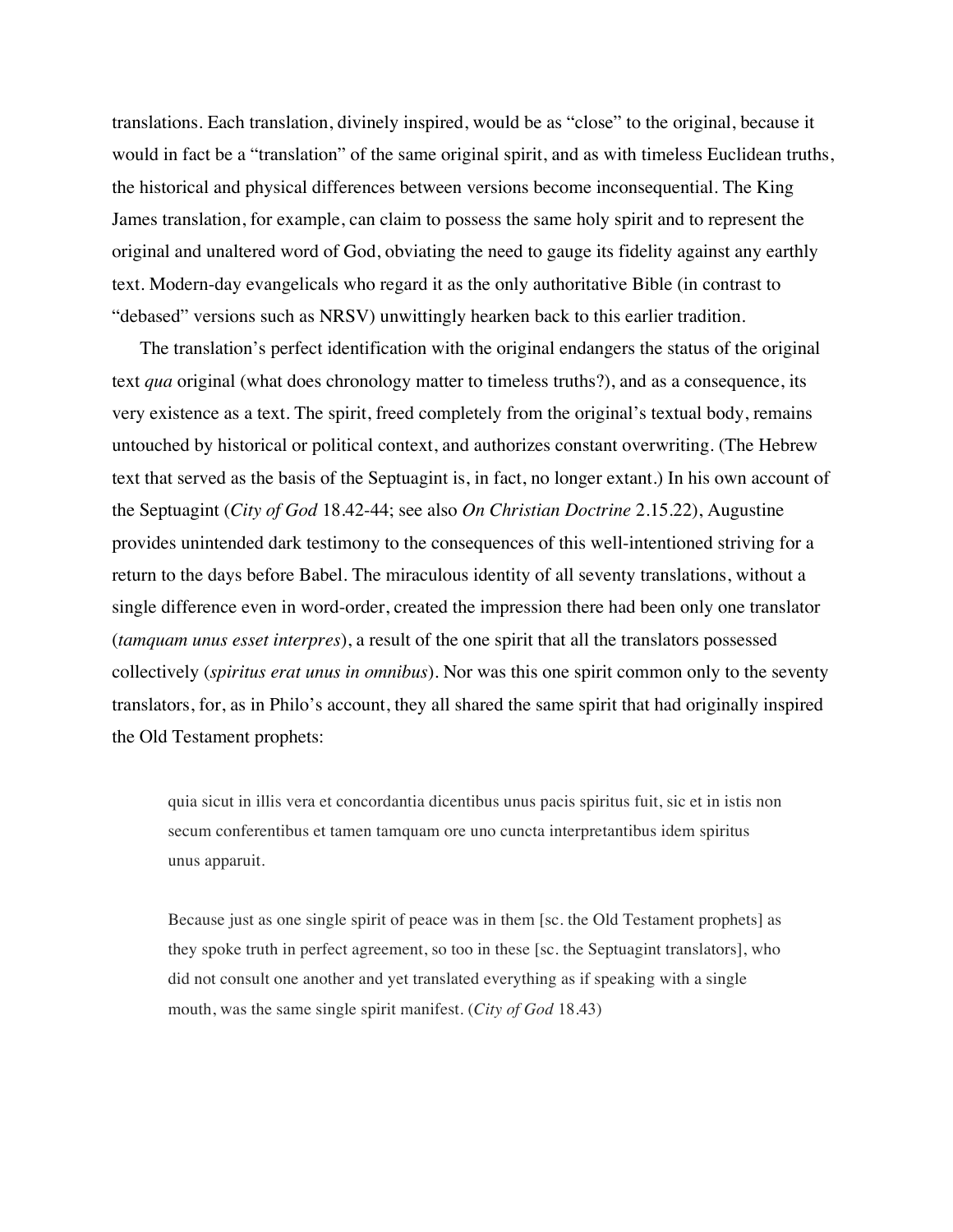In Augustine's account, the divine authority acquired by the Septuagint through a singularity of spirit cast other, translations into darkness.<sup>10</sup> He mentions translations by Aquila, Symmachus, Theodotion, and an anonymous individual, only to note that the church treats the Septuagint as if it were the only one (*tamquam sola esset*). Most Christians in the Greek-speaking world, he adds, are not even aware that other versions exist (*plerique utrum alia sit aliqua ignorant*). The reverence paid to the spirit in this binary model, coupled with the need to eliminate any potential source of loss, leads to the elimination of bodily difference, and the original physical text loses its own form of primacy as the *sine qua non* of translation. Under this unifying spirit, all signs of plurality disappear, and a Pentecostal ideal of universalism, in which every strange tongue is heard as one's own, overcomes the broken unity of Babel. (Assman, A., 1996).

In Christian writers, the cavalier attitude towards the earthly *verbum* arose from a felt need for the translatability of Hebrew into Greek and Latin, and of Judaism into Christianity. Pagan Romans, however, had already developed an ideology of translatability, born of a combination of cultural anxiety and will-to-power. The Romans were in thrall to Greek language and literature, a condition they addressed through translation and acknowledged well before Horace's oft-quoted line on the cultural dominance of Greece (*Epistle* 2.1.156: *Graecia capta ferum victorem cepit*. "Captive Greece captured their savage conqueror."). Their literature began in the middle of the third century BC with a translation of the *Odyssey*, and they never stopped producing translations in various senses of the term: the first Roman epic, adopting from Greek epic the non-native dactylic hexameter for its form, was composed by the trilingual Ennius, who claimed at the opening of the *Annales* that Homer's soul now inhabited his body, and Vergil's *Aeneid,* the great epic of Rome, had to be heralded by contemporaries as something greater than the *Iliad* composed by a Roman Homer. In the late Republic, the Roman elite were nearly bilingual, thanks to both years of study and time spent in rhetorical and philosophical finishing schools in Athens or other Greek-speaking communities. The first-century AD biographer Suetonius records the tradition that Caesar's final words on receiving the most unkindest cut of all were the Greek *kai su, teknon (Divus Julius* 82). (*Et tu, Brute* is the "translation" that Shakespeare has made famous, left "untranslated" in *Julius Caesar*.) Indeed, such was Rome's debt to Greek culture that much 19th-century classical scholarship was dedicated to *Quellenforschung*, sourcecriticism that sought to discover, or conjecture into existence, lost Greek originals of extant

<sup>&</sup>lt;sup>10</sup> See Johnson, 2001: 48-54, for a different comparison of Philo and Augustine on the Septuagint.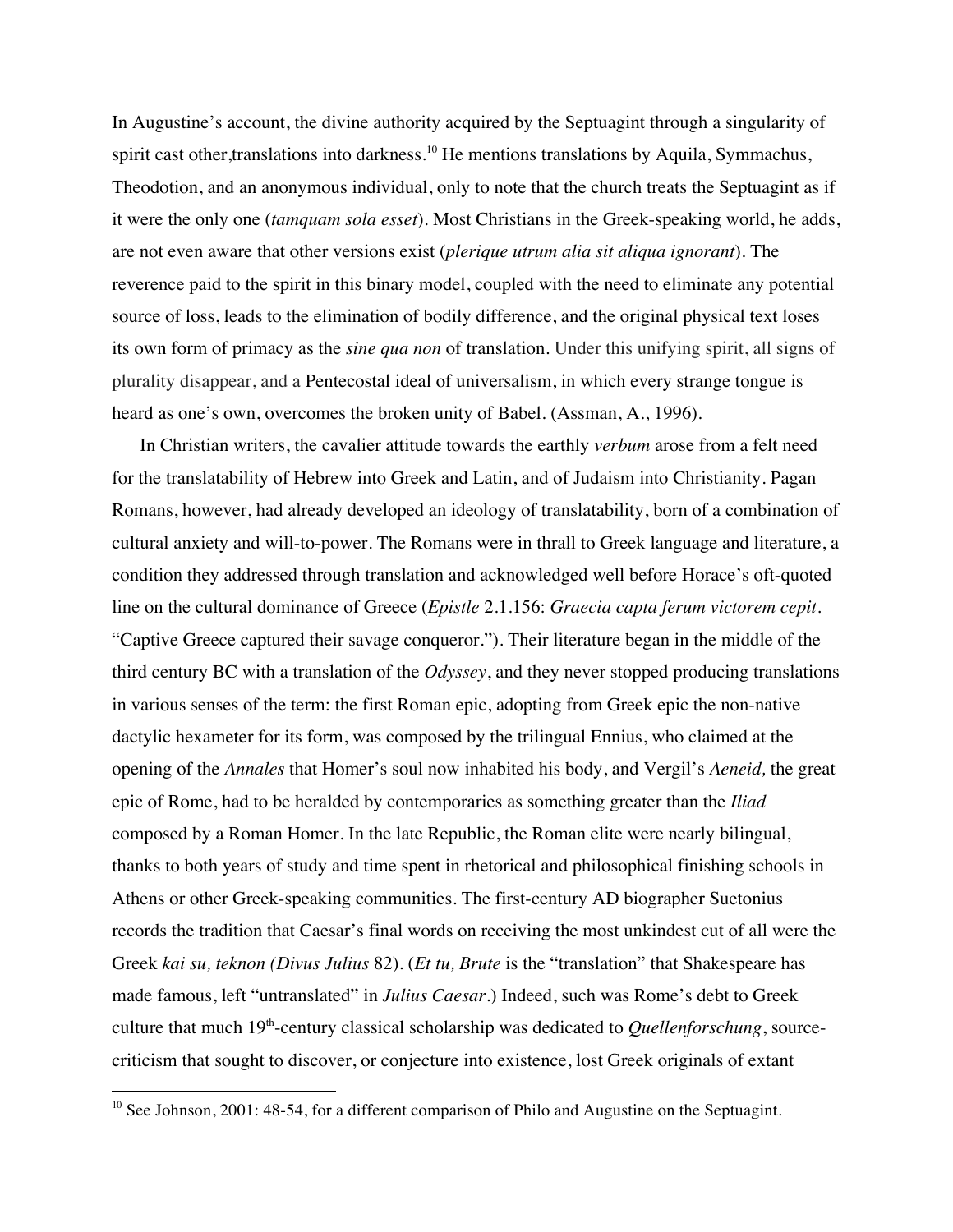Roman texts. Even if not all of Rome was translated—Quintilian could claim satire as completley Roman (*tota nostra*)—, it often seems as if it were, and the spirit of Rome was one of translation, often indistuinguishable from appropriation and domination.

Nietzsche saw the darker side of this spirit of translation, and gave utterance to its underlying aim, the preservation of the spirit at all cost. He attributes this attitude to French authors of the  $17<sup>th</sup>$  and  $18<sup>th</sup>$  centuries, but more pointedly to Horace himself, who represents the original of this ideal (Nietzsche, 1887, §83: "Übersetzungen"):

Sollen wir das Alte nicht für uns neu machen und uns in ihm zurechtlegen? Sollen wir nicht unsere Seele diesem todten Leibe einblasen dürfen? denn todt ist er nun einmal: wie hässlich ist alles Todte!

Shouldn't we make what is old new for ourselves, and compose ourselves into it? Shouldn't we be allowed to breathe our soul into this lifeless body? For it is dead, after all: how disgusting everything dead is!

These reanimations of earlier texts are the perfected form of a translation whose origins lie in the separability of body and spirit. No longer would the poets whom Nietzsche ventriloquizes count as translators, since no one, least of all Horace himself, would claim Horace was a translator of Alcaeus or Archilochus, or Racine a translator of Euripides. Their translations, their "transmogrifications," of the original spirits of their Greek predecessors demonstrate a willful disregard of earthly history, or at least of other histories, which ends in the appropriation of other spirits and the burial of original bodies:

In der That, man eroberte damals, wenn man übersetzte, — nicht nur so, dass man das Historische wegliess: nein, man fügte die Anspielung auf das Gegenwärtige hinzu, man strich vor Allem den Namen des Dichters hinweg und setzte den eigenen an seine Stelle — nicht im Gefühl des Diebstahls, sondern mit dem allerbesten Gewissen des imperium Romanum.

In fact, at that time to translate was to conquer, and not simply by leaving out the historical, not at all: allusions to the present were added, and first of all the poet's name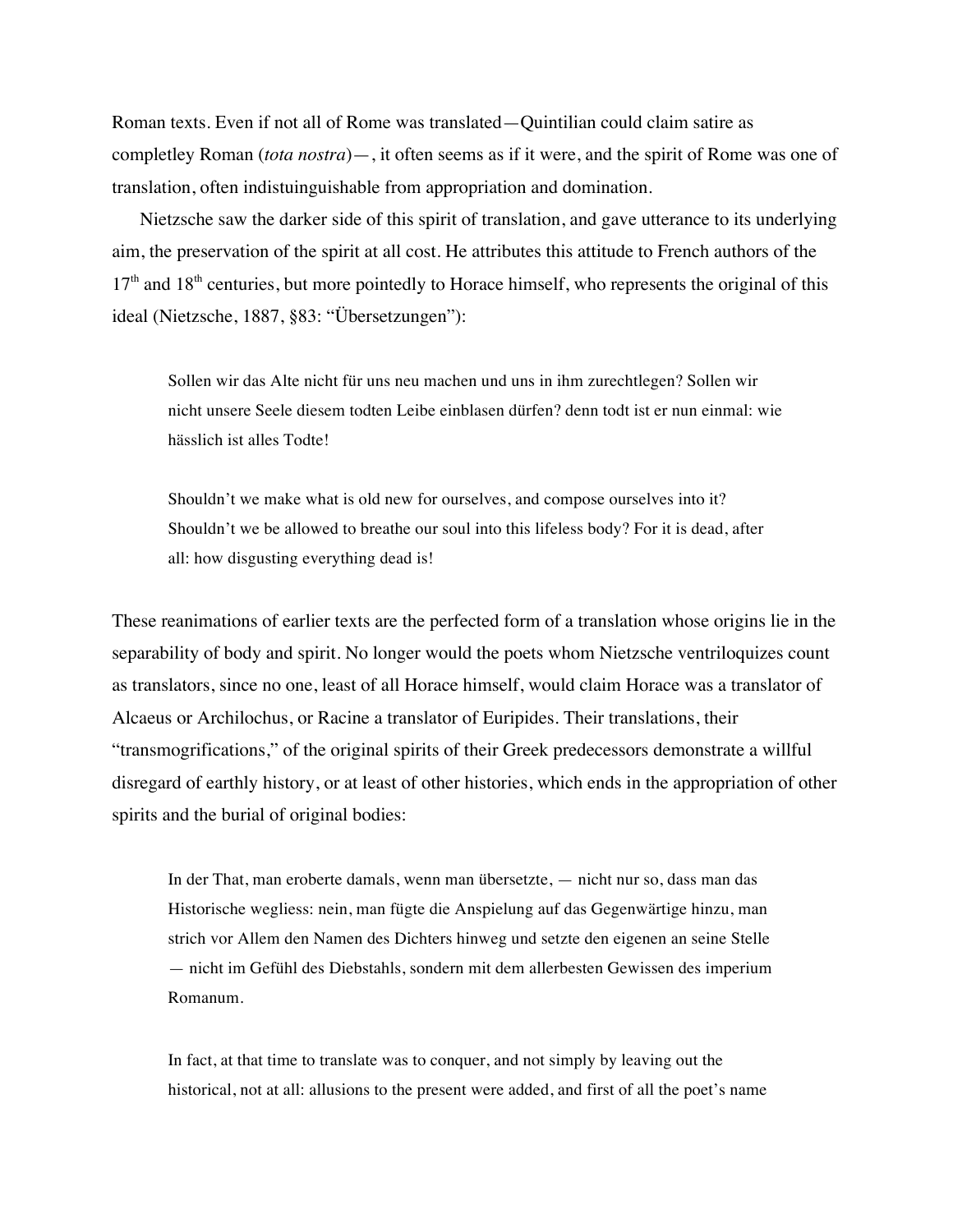was stricken from the page and your own put in its place—not with a feeling of theft, but with the very best conscience of the *imperium Romanum*. 11

Even when in this model the act of translation is recognized as asymptotic approximation at best, the founding trope of body and spirit still generates the spiritual ideal that governs the translator. After all, earthly possibilities can only be realized when the impossible is demanded, as Wilamowitz says in his essay on translation (1891: 6). With an increasing production of and appetite for texts from across the globe, and an explosion in contemporary world literature in translation, the expanding army of translation studies marches forward, with all best intentions, under a conquering banner borrowed from the Roman and Christian tradition: *in hoc signo convinces!*

The originals that sucumbed to this tradition maintained a dogged, if failed, resistance to translation by their temporal successors. Ancient Greek, from the hybrid Homeric to the *koinē* of the New Testament, can claim to be one of the most translated languages in the history of the world, yet the ancient Greeks themselves, generally speaking, refrained from translation: singularly uninterested in literature from other languages, they almost never engaged in the activity (Rochette, 1997: 12-19). Even if we think they were overly arrogant in their approach, much of the ancient Mediterranean seemed to acknowledge the basis for it. Not until the time of the Roman emperor Hadrian in the  $2<sup>nd</sup>$  c. AD do we have any evidence for literary translation of Latin literature into Greek, and even then examples are rare, perhaps motivated by the emperor's well-known philhellenism. Akin to the Talmudic proponents of an untranslatable Judaism, the Greeks treated their alphabet with singular reverence, to the degree that a Greek rarely if ever saw a document that incorporated Roman letter-forms (Rochette, 1997: 291). In the terms of the dominant trope of translation, the Greeks maintained a reverence for the body, cultural rather than religious, and thus never practiced translation, while the Romans concerned themselves chiefly with the spirit of the text as the surest means of cultural appropriation. Never overly scrupulous in their regard for the letter, epitomes and abbreviated versions of texts suited the Romans perfectly well (McElduff, 2013: 9-11). The Jewish tradition, as already noted, kept alive a resistance to being translated, but after the invention of the Septuagint tradition, this resistance was based upon issues of accuracy and fidelity, rather than a refusal to recognize the possibility

 <sup>11</sup> For a different translation, see Nauckhoff*,* 2001: 82-83.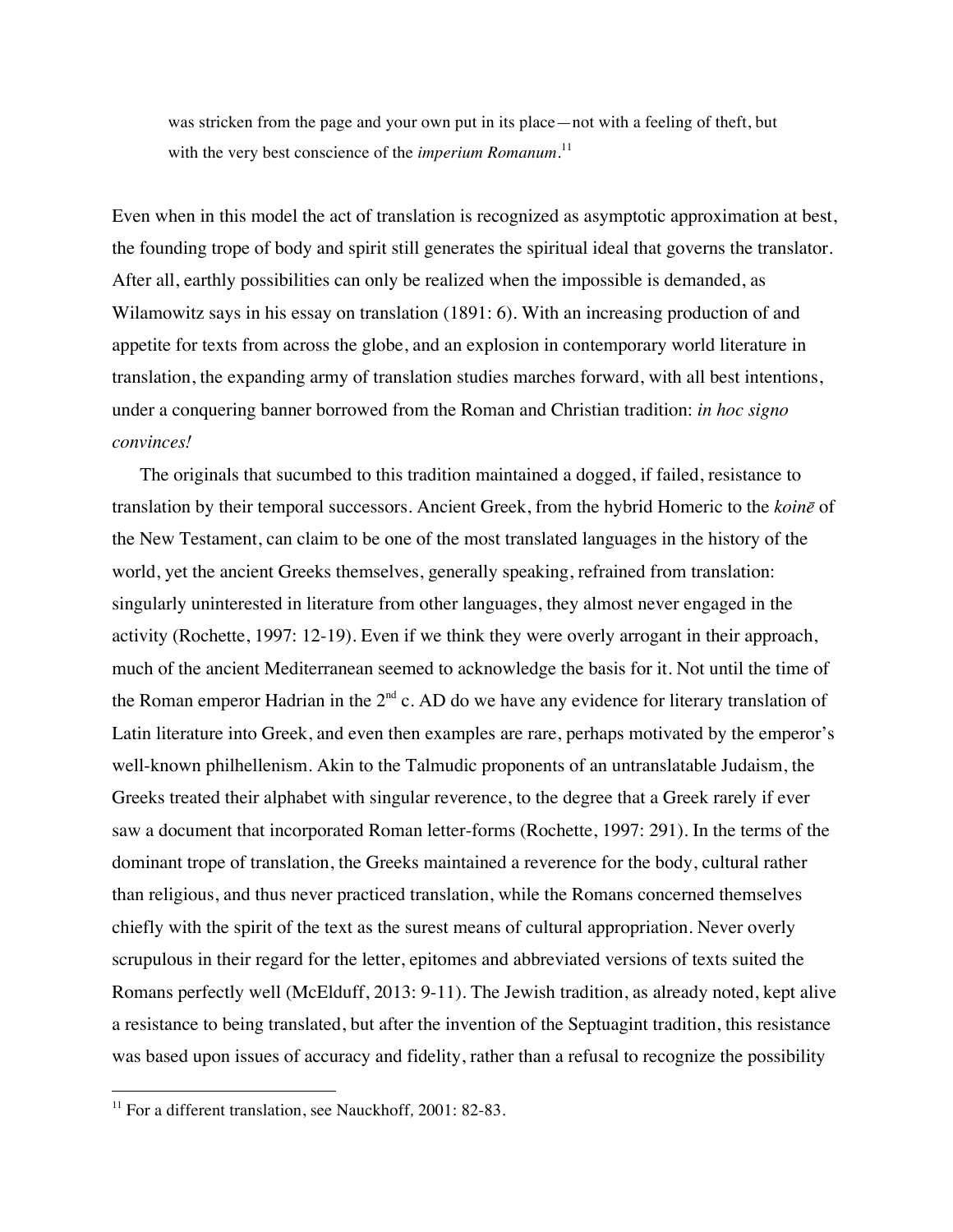of real translation across bodies. Once the oppositiom was conducted in these terms the separation of body and spirit, along with the privileging of the latter, established itself as *the*  trope of translation.

The real question of translation, then, is not what it is in some Platonic sense, but how it has been translated, because *this* translation has consequences for texts, but even more so for those who translate them. In fact, within the traditions under discussion, words to which we customarily attach the meaning "(interlingual) translation" do not always distinguish between various forms of translation. Greek *hermēneuō* and its cognates can mean "to explain, to expound," or simply "to express, put into words," and the same applies to Latin *interpretor* and Hebrew *targum*. Alexander (2014: 229-30) succinctly defines the semantic field of all three: "to explain a word or statement by another word or statement." But the "Roman" and "Christian" translation of translation (the labels are more ideological than historical) leads to the ideal of metempsychosis and promotes the sacrifice of textual bodies. In claiming he translated Greek speeches as an *orator* rather than as an *interpres*, Cicero, for example, makes translation a matter of sacrifice, a choice between word and sense, and, like Horace, he denigrates the *verbum pro verbo* translator who fails to preserve the style and force of the original (*The Best Kind of Orator* 14). Jerome, too, followed this view of translation in his "Letter to Pammachius" (*Ep*. 57), a foundational text of translation theory. Although he makes an exception for the sacred scriptures, he ultimately harmonizes all translational discrepancies under a unifying spirit: *sermonum varietas spiritus unitate concordat* (*Ep.* 57.7: "variation in expression finds harmony in unity of spirit"; see McAlhany, 2014: 446-448). When this translation of translation becomes the authoritative version, those who would bodily resist translation find themselves in danger of being overwritten, much like the Septuagint critics who sought to impugn the accuracy of the translation in the same terms that made translation possible: free spirits of translation turn tyrannical.

Thus Montesquieu's geometer, despite his fervent denial, becomes a secular heir to this tradition and an unwitting ally of universal translatability. His denial of translation within the tradition of tropes keeps alive the possibility of translation, as his repetition of these same tropes to a very different end demonstrate. Well over a century after the *Persian Letters*, the great 19<sup>th</sup>century classical philologist Ulrich von Wilamowitz-Moellendorff prefaced his translation of Euripides' *Hippolytus* with a short disquisition *was ist übersetzen?* ("What is translating?"). Like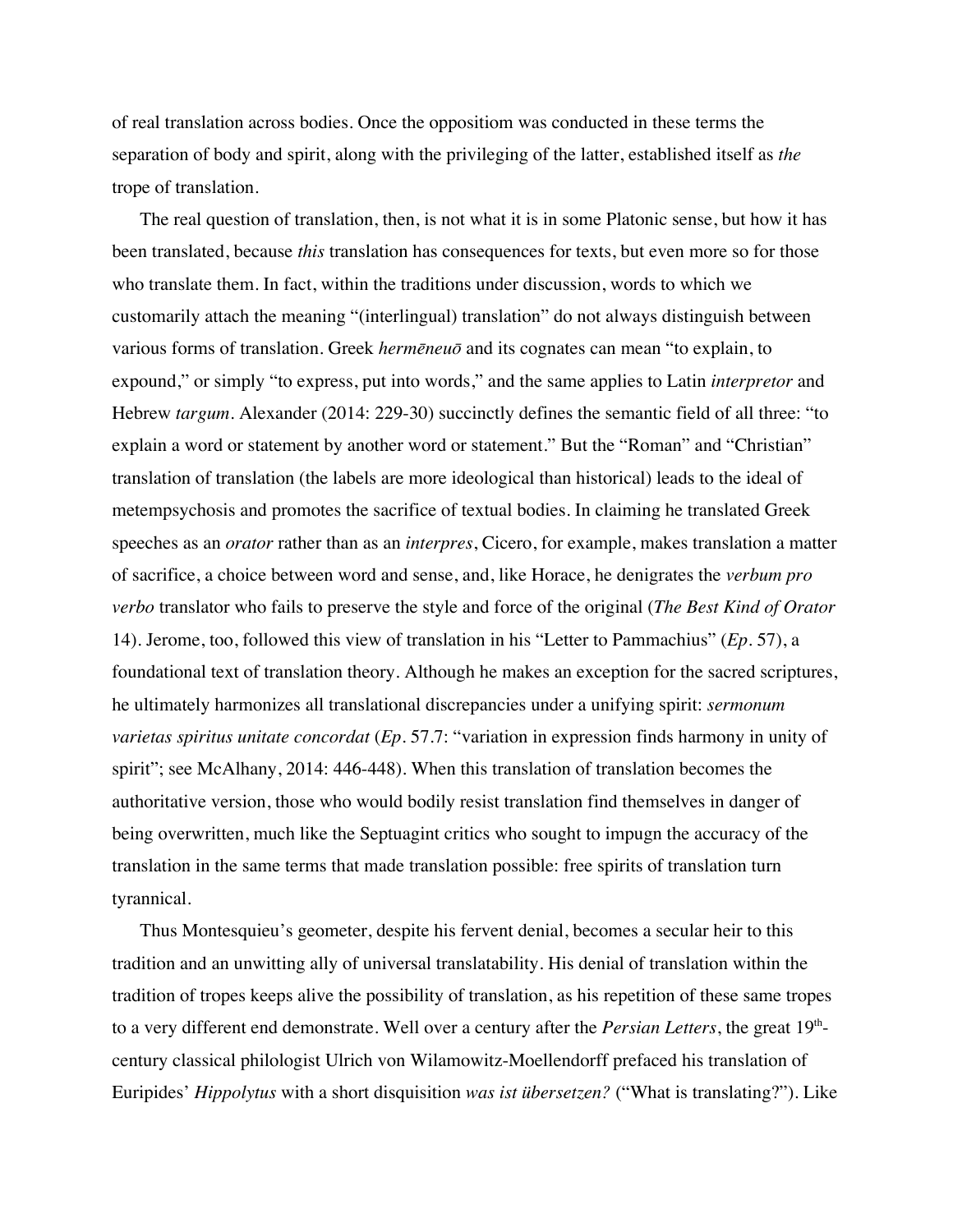Montesquieu's Horace translator, his fictional forebear, Wilamowitz touts the public utility of providing translations, but echoes the geometer's tropes, not to mock faith in translation, but to proclaim its ideals (1891: 7):

es gilt auch hier, den buchstaben verachten und dem geist folgen, nicht wörter noch sätze übersetzen, sondern gendanken und gefühle aufnehmen und wiedergeben. das kleid muss neu werden, sein inhalt bleiben. jede rechte übersetzung ist travestie. noch schärfer gesprochen, es bleibt die seele, aber sie wechselt den leib: die wahre übersetzung ist metempsychose.

It is important here as well to disregard the letter and follow the spirit, to translate neither words nor sentences, but to capture and reproduce the thoughts and emotions. The clothes must be new, their contents must remain. Every proper translation is a change of dress (*travestie*). Or to put it more finely, the soul remains, but changes body: real translation is metempsychosis. $^{12}$ 

Another echo of the demand made by Montesquieu's geometer for an animating spirit is found in Edward FitzGerald's jocular but no less dangerous defense of his non-literal "transmogrification," the *Rubáiyát of Omar Khayyam*. In a letter to a friend (Wright, 1901: 5), he writes: "But at all Cost, a Thing must *live*: with a transfusion of one's own worse Life if one can't retain the Original's better. Better a live Sparrow than a stuffed Eagle." Once the Septuagint translations had been translated into their miraculous Christian form, with the ultimate conquest of spirit over body, translation, even only as a manner of speaking, became something it never was before: the secular miracle of metempsychosis. And even more miraculous, the metempsychosis could be partial, since not all of the original spirit would survive the transfer. All it takes is faith.

### **1.3 Translation Untranslated**

Translations of the Septuagint translation, operating under the ideal of a Roman and Christian appropriation of spirit, promoted the overwriting and burial of textual bodies, yet the earliest account of the process, which fortunately escaped overwriting, demonstrates its own resistance to

 $12$  For a different translation, see Lefevere, 1992: 169.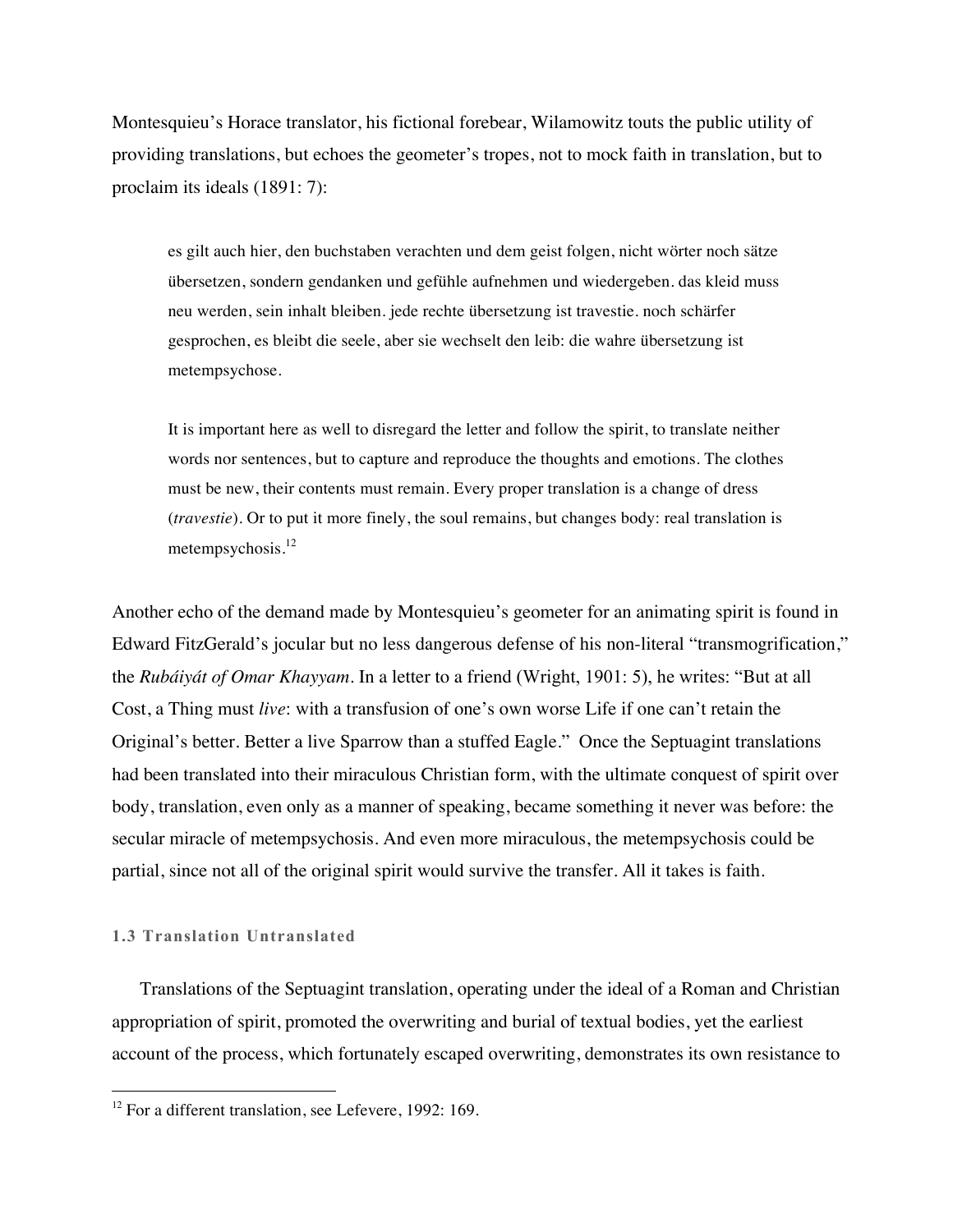the translation of translation. It is an account remarkable, in fact, for the complete absence of translation tropes. The pseudographical *Letter of Aristeas* (ca. 2<sup>nd</sup> c. BC) established more than a century before Philo the legitimacy and spiritual authority of the Septuagint translation not by means of a miracle, but through the translators themselves, elders selected by the High Priest who represented (anachronistically) the Twelve Tribes of Israel. Before they begin their work, King Ptolemy II Philadelphus treats the translators to a week of banquets, over the course of which he poses one by one to all seventy-two translators a question on ethical behavior or good governance. Each individual by his response demonstrates his outstanding wisdom and piety, assuring the king and the readers of their *bona fides* (their responses make up the bulk of the letter). The letter acknowledges that the Jews worship the same high god as everyone else, yet the translation work proceeds without divine intervention, without a union of pure intellects, and without whispers straight from Moses. These translators, forebears of Montesquieu's *savant*, act very much like the Homeric scholars of the library of Alexandria, who through the process of careful collation and criticism established an authoritative text of the Homeric poems, though these scholars competed as much as they collaborated (Honigman, 2003: 119-143):

Οἱ δὲ ἐπετέλουν ἕκαστα σύμφωνα ποιοῦντες πρὸς ἑαυτοὺς ταῖς ἀντιβολαῖς· τὸ δὲ ἐκ τῆς συμφωνίας γινόμενον πρεπόντως ἀναγραφῆς οὕτως ἐτύγχανε παρὰ τοῦ Δημητρίου.

By making comparisons among themselves, the translators brought everything into agreement and finalized their task. Demetrius had the text that resulted from their agreement properly transcribed. (*Letter of Aristeas* 302)

These translators remain very human, never rising to the status of prophetic authors as in Philo's account. Despite their uninspired process of collaboration, without the mystical process in the tradition Philo preserves, they managed to produce a translation so "excellent, pious, and completely accurate" (310) that after a public reading, the High Priest and leaders of the Jewish community decree that it should forever remain unchanged, placing a curse upon anyone who might in the future alter the text in any way and thus impugn its authority (311).

In this version of the translation, body and spirit generate no separation anxiety, there is no claim to perfect identity, and no recourse to miracles. Unanimous agreement among the seventy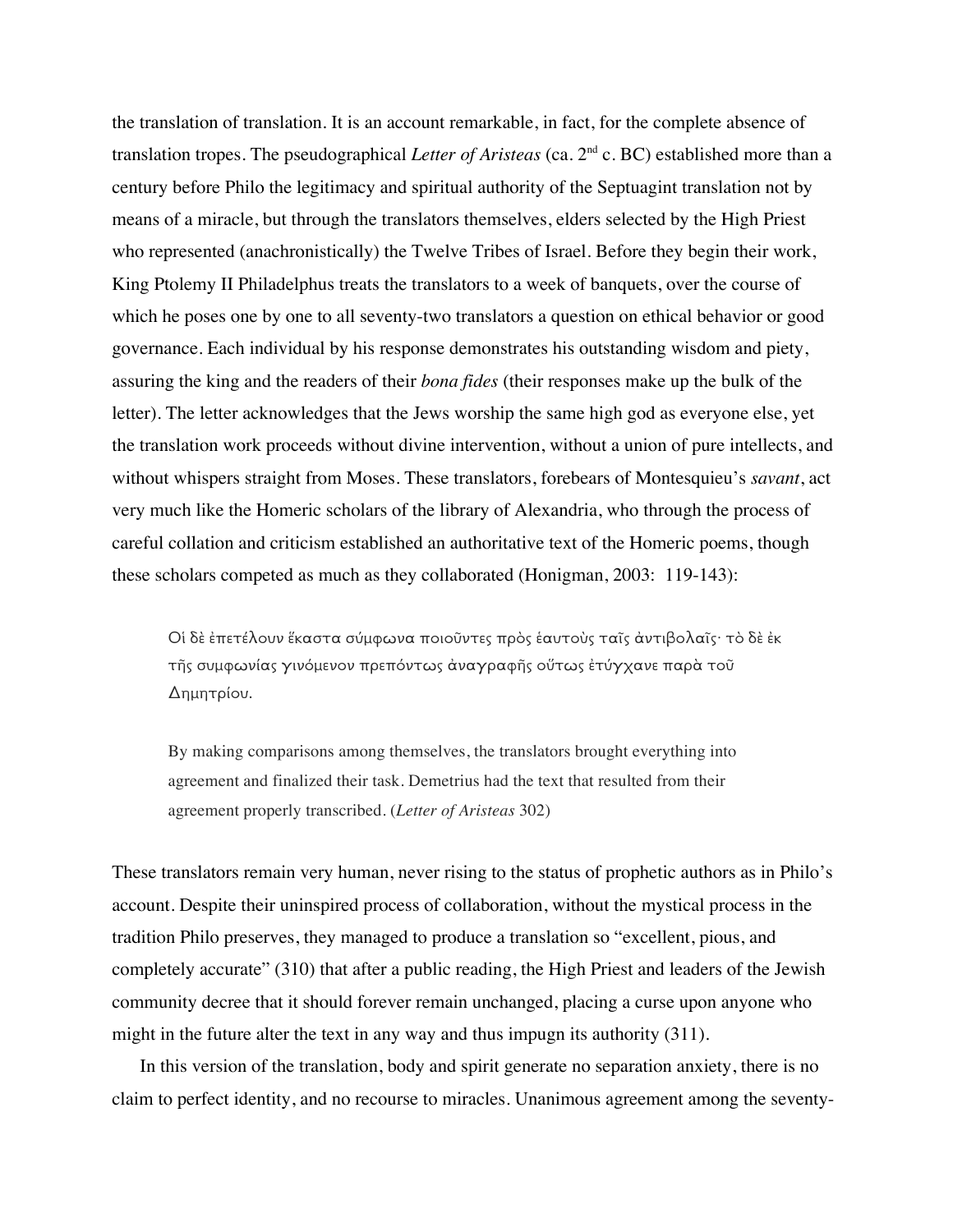two translations is neither required nor expected, and whatever the majority agree upon (*to sumphōnon ek tōn pleionōn*) becomes the authorized version. Augustine critically describes this process of collaboration as *more hominum* ("in the manner of humans"), and claims that even if the translators did work in this manner, the divine spirit nonetheless intervened in the translation process. On the other hand, Jerome, an experienced translator, rejects the miracle of identical Septuagint translations that Augustine emphasized. In the *Profatio in Pentateuchum*, he dismisses the isolation of the translators in individual cells as a "lie" (*mendacium*), since the sources he knows, first and foremost the *Letter of Aristeas*, say nothing of the sort (PL 28.150A-151A). Quoting the *Letter* and the first-century AD historian Josephus*,* Jerome declares without reservation that the translators worked together in the same building, comparing what they wrote, and the role of divine prophecy is denied outright (*in una basilica congregatos contulisse scribant, non prophetasse*).

The Septuagint translators of the *Letter of Aristeas*, for all their wisdom and piety, remain resolutely along the horizontal, and thr Jewish community possesses an unquestioned confidence in the ability of human translators to render a text, even a sacred one, accurately. The problems of fidelity and epistemology that a translation absolutist such as Montesquieiu's geometer would raise are simple ignored, and their version acquires authority from its public acceptance by the entire community, creating a form of legitimacy founded upon the realities of translation in the human world, rather than a faith in the workings of a holy spirit. Here, the spirit that is privileged does not belong to the original text, but to a community of translators. The harmonious text produced by the collaboration of human hands and minds, interestingly enough given the source text, requires no faith in the supernatural as precondition to acceptance and fears no rejection for dies to an absence of divine spirit. Remaining grounded in the body of the text, without appeal to a spirit separable from it, this version of translation, a human endeavor *more hominum*, necessitates a larger community that privileges plurality and non-identity. The inevitable differences among the multiple the multiple human translations unify the community in a way the perfectly identical versions could not. In truth, the translators in the miraculous accounts of Philo and Augustine needed to produce only one translation, and only one translator needed to perform the work, since all the translations would inevitably be identical; the large number of translators, and their isolation, serve only to prove the miraculous nature of the translation and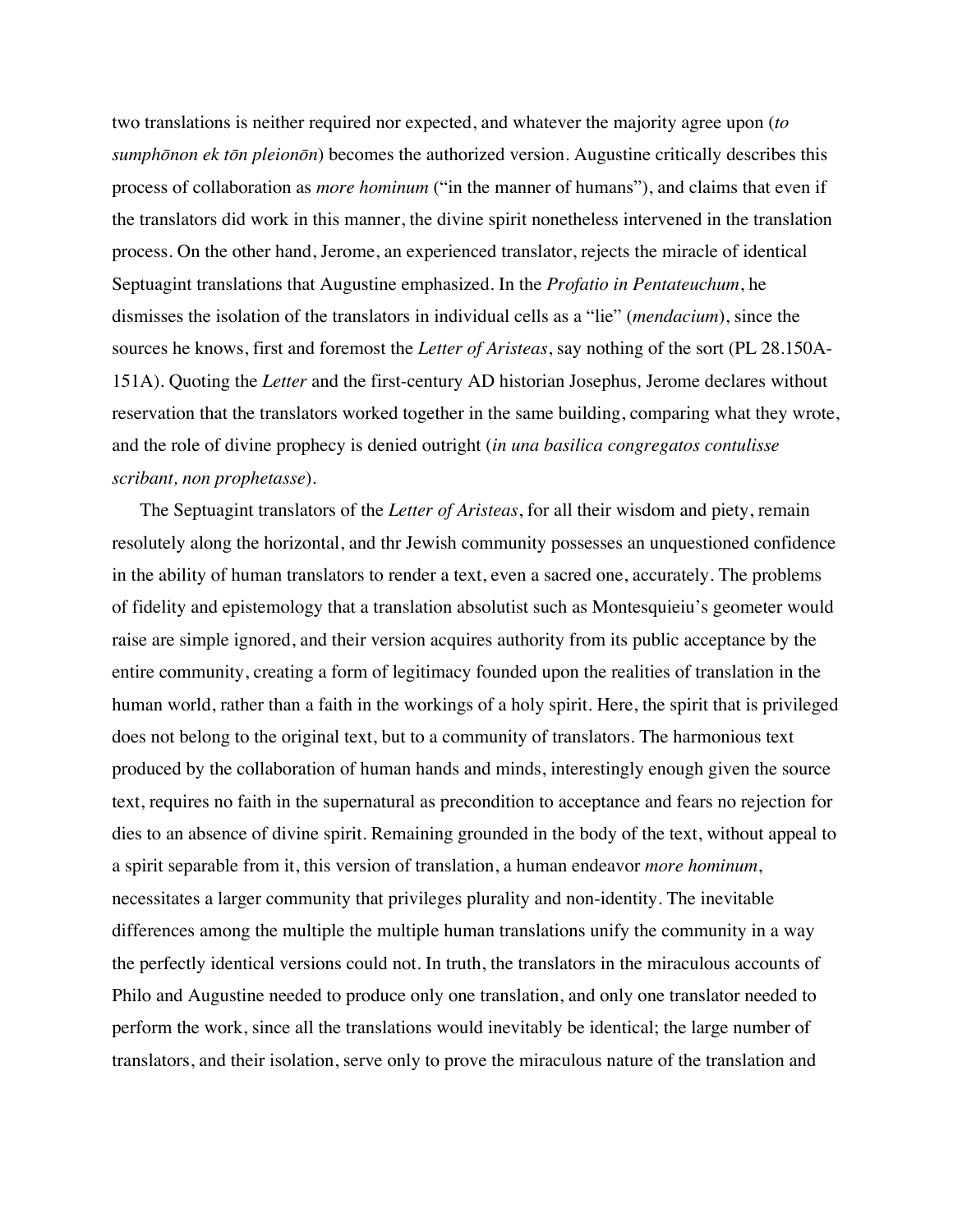furnish it with spiritual authority. The process described in the *Letter*, on the other hand, produced a collaborative translation no single individual would have produced on his own.

Neither Montesquieu's geometer nor the anti-Septuagint absolutists could accept *the Letter of Aristeas* version of the translation: a human translator not directly infused with the original spirit introduces suspicion of error and usuprations of authority, and cannot guarantee reproduction of the original spirit that gave life and vitality to the original production. No matter how "pious and completely accurate" a translation may be, it cannot escape charges of concealment, much as the Jewish translators themselves came under suspicion of King Ptolemy in Augustine's account. Nor can a translator who is involved in a purely horizontal process of translation that does receive its impetus from the same source as the original text escape the stigma of intermediacy. The genuine rebirth or revivification absolutists demand can only occur through unmediated engagement in the divine realm of the spirit, while the everyday work of translation operates upon earthly bodies, and as such is imperfect and human. Their denial of translation's reality, whether as geometrical superfulity or poetical impossibility, is a denial of mistranslation's potentiality, and a denial of humanity. Montesquieu's anonymous and fictional scholar-translator, when confronted with the geometer's challenge to translation, may not after all remain speechless out of incapacity, but ends the letter in silence in accordance with Wittgenstein's famous final proposition of the *Tractatus logico-philosophicus*: "There must be silence about that which cannot be spoken." (*Wovon man nicht sprechen kann, darüber muss man schweigen.*)

In truth, the translator had already said enough. When he first announces his translation to the geometer, he does not use the language of translation. He merely states that he has just given his Horace to the public (*je viens de donner mon Horace au public*). It is the geometer, well versed in the commonplaces of translation theory, who draws the translator into a discourse for which he seems unprepared, if not unwilling. It is likewise the geometer who claims thst the translator wishes to reanimate the dead, putting words into the translator's mouth via mistranslation (*vous voulez, dites-vous, faire renaître parmi nous ces illustres morts*). The translator makes a simple claim, to which the geometer, if he had ears to hear, would agree in letter, though in a very different spirit: the nameless translator only offers to the public *his* Horace, not *the* Horace, and not anyone else's Horace—certainly not the geometer's. There are many Horaces, and to what degree any of these approximate the real Horace must remain an unsettled epistemological issue, but ] to aim at approximation of the original spirit can only lead to translation's undoing. On the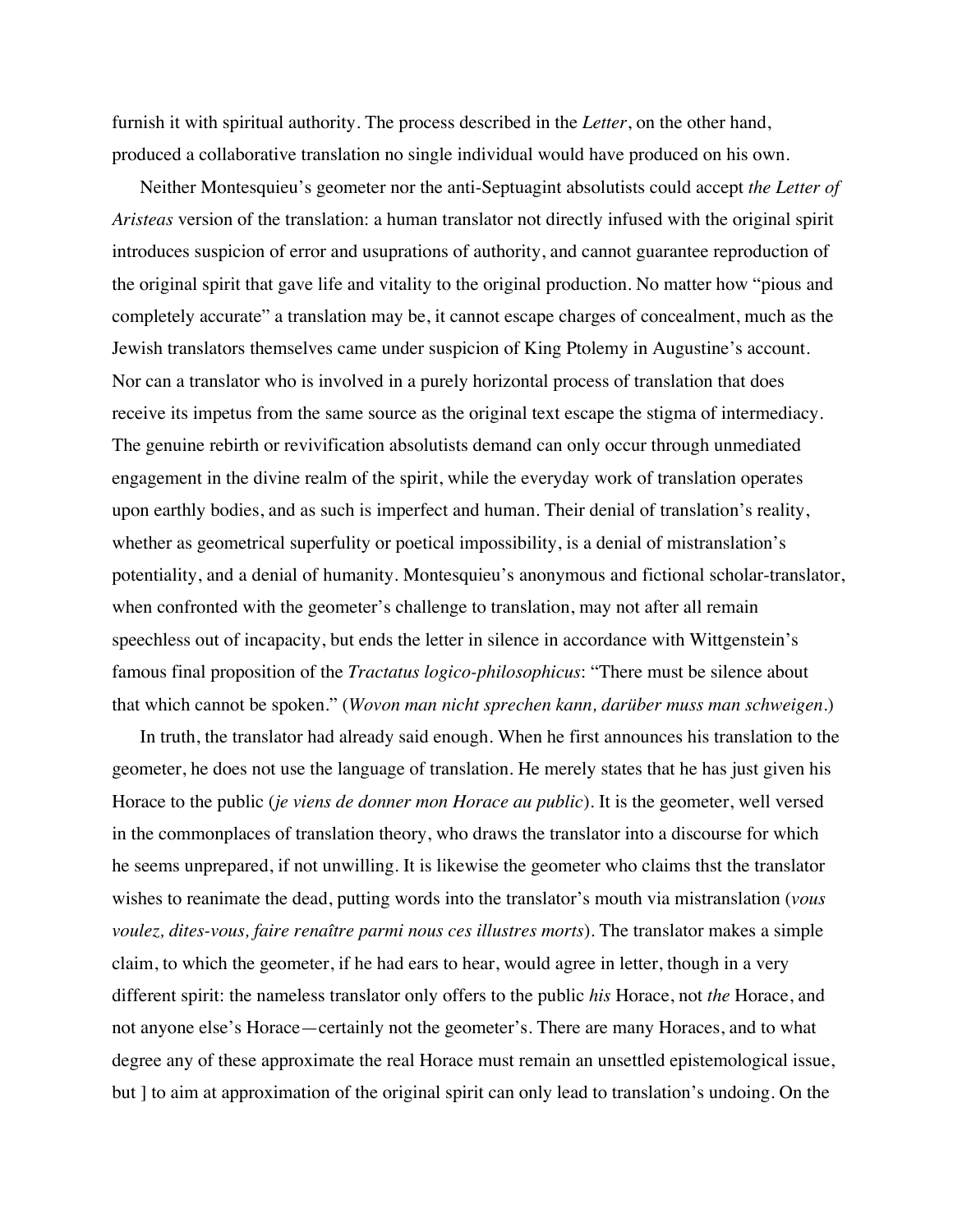other hand, the *savant*'s separation of his Horace from all others, including *the* Horace, rather than the separation of textual body and authorial spirit, allows for the possibility of translation and mistranslation without stumbling into epistemological rabbit-holes.

The geometer, in fact, speaks in a language that is unnatural and inhuman, and travels in realms of pure spirit, detached from the messiness of life and history. He is first encountered on the Pont Neuf deep in thought, contemplating a curve that had troubled him for a week, and it takes several tugs of his sleeve to "bring him back down to himself" (*pour le faire descendre jusque à lui*). Prior to his confrontation with the translator, which ends the letter, the geometer had revealed during his coffee-house conversation a mind abstracted to a disturbing degree. On a visit to a magnificent chateau and beautiful gardens (*une château superbe et des jardins magnifiques*), he saw only a building measuring 60'x30' with a ten-acre oblong grove (*un bâtiment de soixante pieds de long sur trente-cinq de large, et un bosquet barlong de dix arpents*), and complains that rules of perspective had not been applied to the pathways to make them appear uniform from every view, as his "orderly spirit" (*esprit régulier*) would have preferred. (Ironically, he cannot recognize his own inexact approximations, as when he notes Horace had been around for two thousand years—eighteen hundred would be the correct figure.) More disturbing, a report of a bombardment in Spain elicits from him delight in describing the arcs the bombs traced through the air, with little concern for their results (*charmé de savoir cela, il voulut en ignorer entièrement le succès*), and another patron's lament over recent floods that have ruined him brings joy to the geometer as confirmation of his calculations of the comparative amounts of rainfall (*"Ce que vous me dites là m'est fort agréable," dit alors le géomètre, "je vois que je ne me suis pas trompé dans l'observation que j'ai faite*."). The geometer always looks up to the heavens, where he believes the eternal truths worth pursuing reside, and chides the translator for neglecting these *belles vérités*. Yet while he takes an interest in objects in the sky above, such as bombs and rain, their consequences for humans down below trouble him not at all. Earthly bodies do not concern him, and even his head-on run-in with the translator occurs only because he pays no heed to what is in front of him (*il négligeait de regarder devant lui*). His refusal to acknowledge the possibility, much less the value and necessity, of imperfect translation perfectly accords with his lack of humanity, borne of impossible and inhuman ideals of perfection.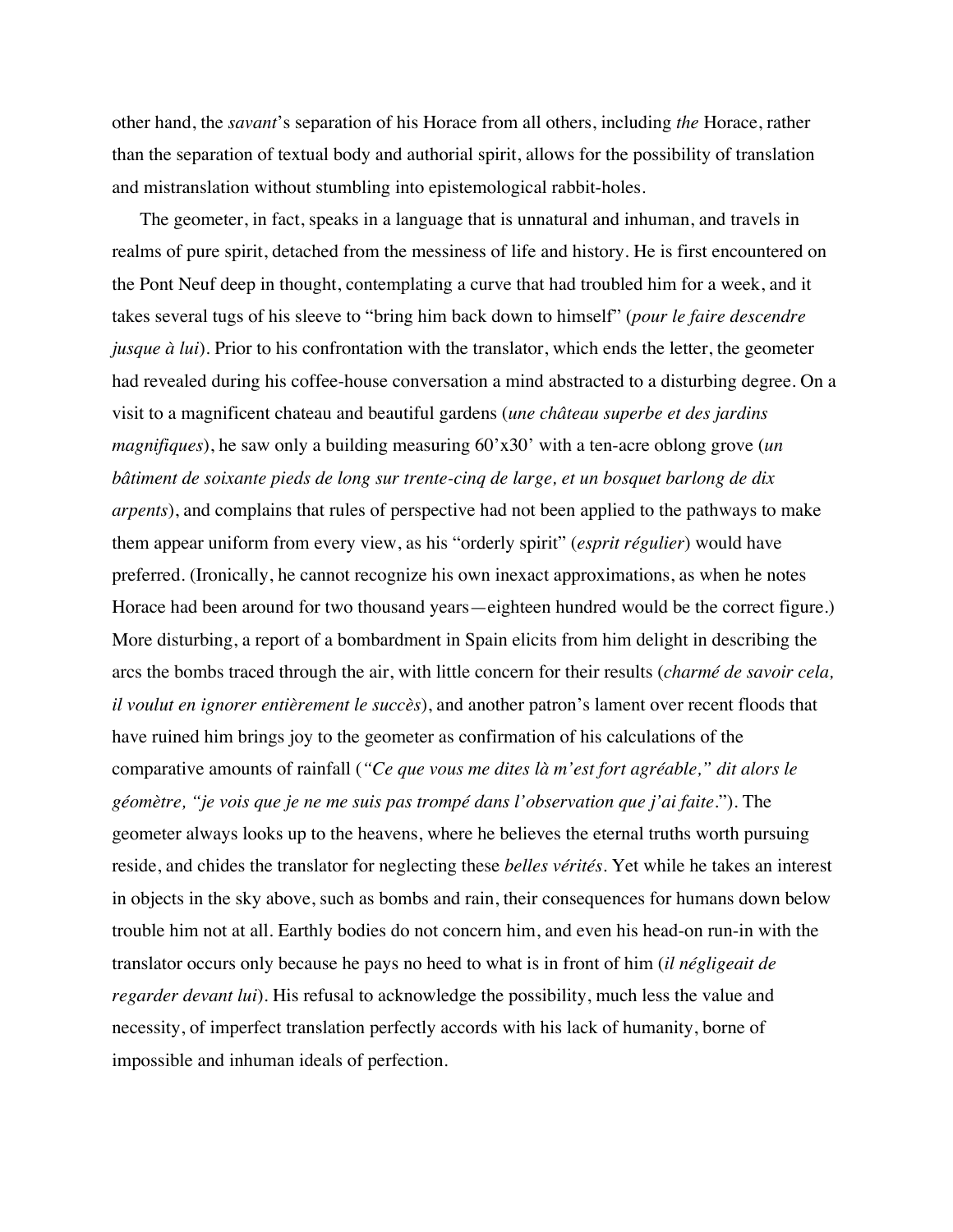Given our human frailties, translation should strive not for identity of spirit (its perfection and end), but for multiplicity of bodies (the historical record of its failings). Rather than hope and pray for the monolithic miracle of seventy identical translations, we should labor to produce seventy or more different ones. The translations of the Septuagint translation demonstrate not so much the need for a faith in the miraculous as much as the need for multiple translations and constant retranslation, because the best translation is always all of them. Translation should involve the translator not in a fruitless perpetual struggle to overcome an inevitable loss of spirit, but a fruitful constant negotiation of loss. In *The Task of the Translator*, the cryptic preface to his translation of Baudelaire, Benjamin recognizes that theory cannot provide an account of canons of accuracy, and more importantly, has nothing to say about what is essential to translation. Translation is not even possible when it strives, with all its being, to become like the original  $(1923: x)$ .<sup>13</sup> a misconceived ideal of translation founded on the binary of body and spirit, though Benjamin uses the more mundane pairs language (*Sprache*) and content (*Gehalt*), form (*Form*) and meaning (*Sinn*).

Benjamin escapes the false dilemmas of mainstream theory, to a place where traditional notions of fidelity and freedom are no longer operable, and the separability of body and spirit, always a misleading trope, no longer needs to be accepted in speech or denied in reality. His ideal translation, an interlinear version of the holy scriptures, is shockingly unsatisfying within the traditional discourse of body and spirit, but perfectly sensible if the aim of translation is no longer to illuminate the original, but to reveal translation as a way of meaning, as something that always occurs in between the lines. Like any language, translation is a way of seeing, and revelation comes only through failure to achieve identity. To translate is *ipso facto* to fail, and successful translation, like Horace in French, is an oxymoron. In this regard, Montesquieiu's geometer is right about translation as it has traditionally been translated and is commonly understood. But as inevitable failure translation is revelatory not of texts (which should not be its object), nor even of illusory notions of originality, but of ourselves as translators, which is to say, as human beings. In the best of all possible worlds, successful translation is a continuous failure, a welcome moment of human possibilities between universality and individuality, between body

 $13$  Benjamin, 1923: x: Über den Begriff dieser Genauigkeit wüßte sich jene Theorie freilich nicht zu fassen, könnte also zuletzt doch keine Rechenschaft von dem geben, was an Übersetzungen wesentlich ist. … …keine Übersetzung möglich wäre, wenn sie Ähnlichkeit mit dem Original ihrem letzten Wesen nach anstreben würde.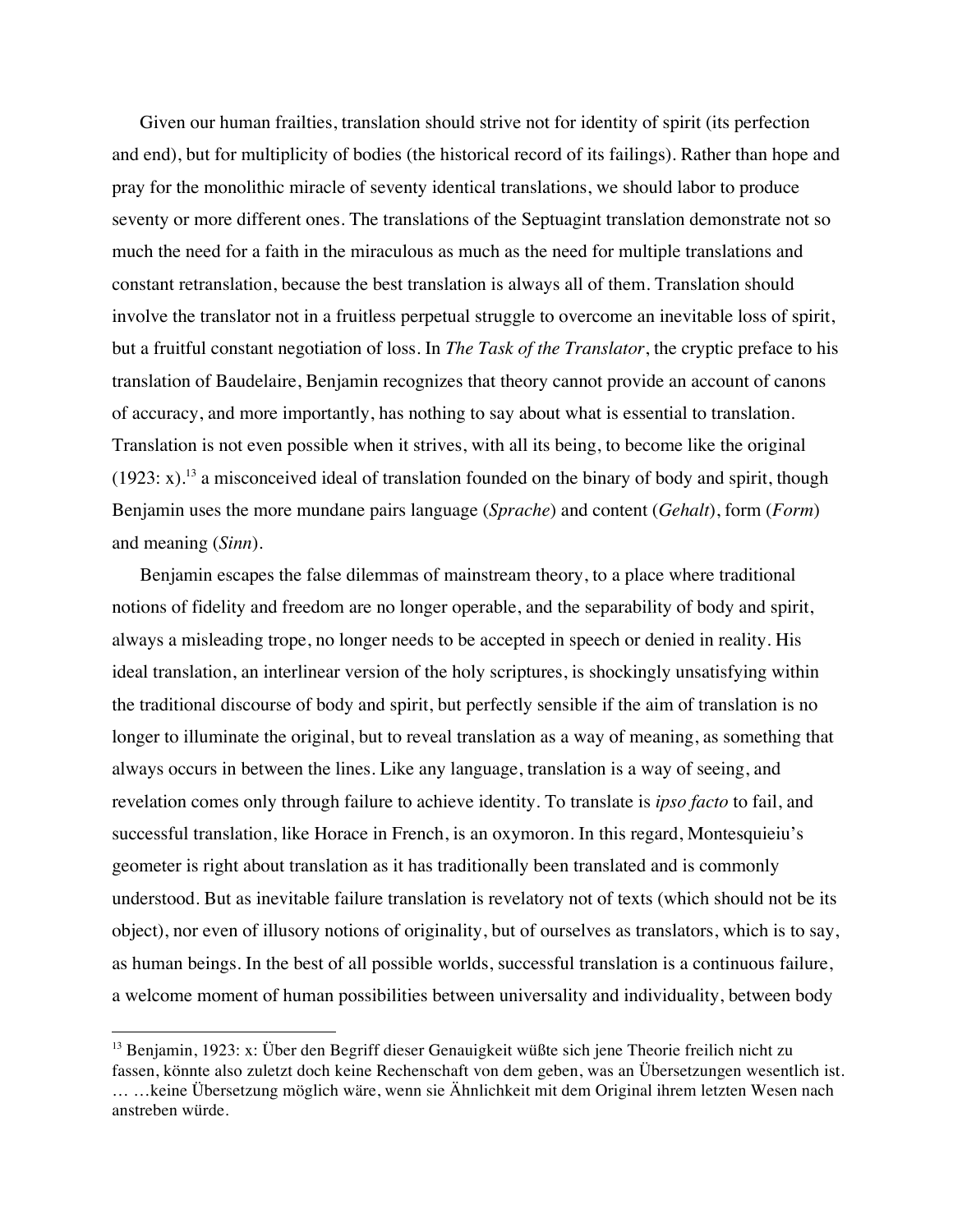and spirit, between the nightmarish uniformity of Babel's unity and the chaotic isolation of Pentecostal universalism. When confronted with the inhuman bluster of translation theorists like the geometer, we ought to maintain the silence of Montesquieu's nameless translator and let our flawed and unmiraculous Horaces out in to the world.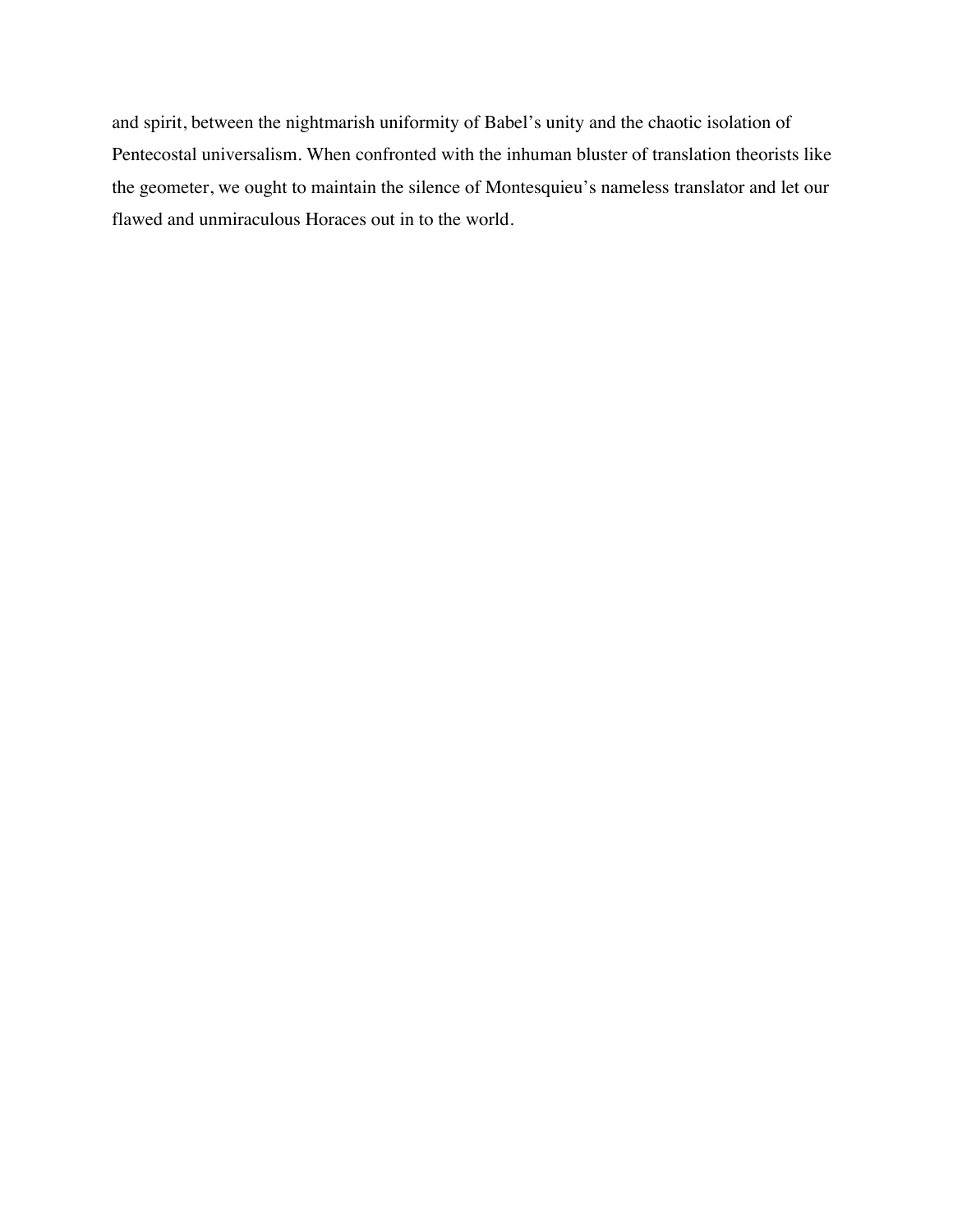#### **Bibliography**

- Alexander, P. (2014). The Rabbis, the Greek Bible, and Hellenism. In J. K. Aitken & P. Carleton Paget (Eds.), *The Jewish-Greek Tradition in Antiquity and the Byzantine Empire* (pp. 229-246). Cambridge, England: Cambridge University Press.
- Allen, E. (Trans.) (1999). J.L. Borges: The Translators of *The Thousand and One Nights*. In E. Weinberger (Ed.), *Selected Non-Fictions* (pp. 92-109). New York, NY: Penguin. (Original work published in 1934-1936).
- Apter, E. (2005). Translation with No Original: Scandals of Textual Reproduction. In S. Bermann & M. Wood (Eds.), *Nation, Language, and the Ethics of Translation* (pp. 159- 174). Princeton, NJ: Princeton University Press.
- Assman, A. (1996). The Curse and Blessing of Babel; or Looking Back on Universalisms. In S. Budick & W. Iser (Eds.), *The Translatability of Cultures: Figurations of Space Between*. 85-100. Stanford, CA: Stanford University Press.
- Assmann, J. (1996). Translating Gods: Religion as a Factor of Cultural (Un)translatability. In S. Budick & W. Iser (Eds.), *The Translatability of Cultures: Figurations of Space Between*. 25-36. Stanford, CA: Stanford University Press.
- Bassnett, S. (1998). When is Translation not a Translation?. In S. Bassnett & A. Lefevere (Eds.), *Constructing Cultures: Essays on Literary Translation*, 25-40. Clevedon, England: Multilingual Matters.
- Benjamin, W. (1923). *Charles Baudelaire, Tableaux Parisiens: Deutsche Übertragung mit einem Vorwort über die Aufgabe des Übersetzers.* Heidelberg, Germany: Verlag von Richard Weissbach.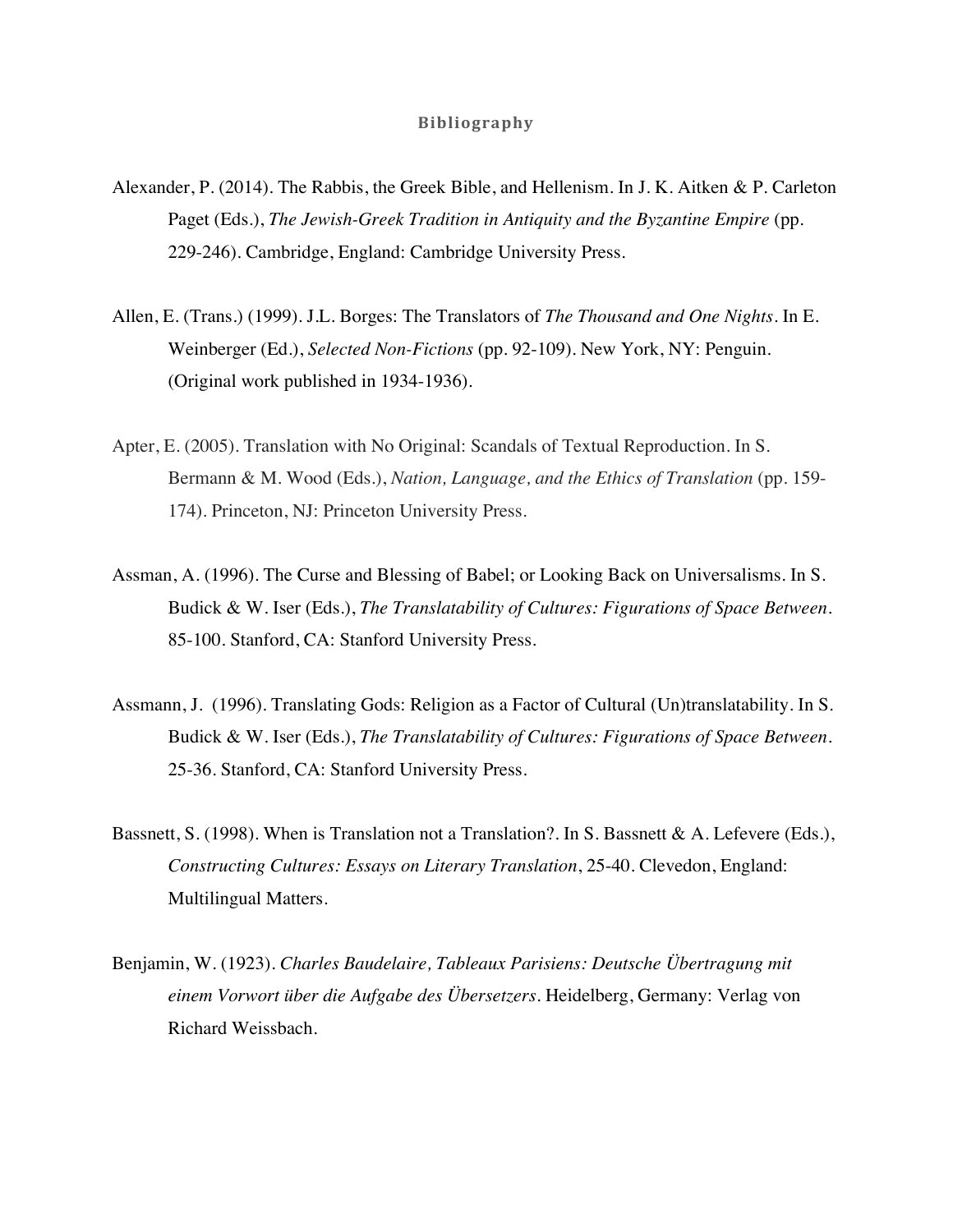Borges, J.L. (1996). Los Traductores de *Las 1001 Noches*. In C.V. Frías (Ed.), *Obras Completas* I (pp. 397-413). Barcelona, Spain: Emecé Editores. (First published in 1934-1936).

Canfora, L. (1996). *Il viaggio di Aristea.* Rome, Italy: Editori Laterza.

- Diderot, D. (2010). *Lettre sur les sourds et les muets, à l'usage de ceux qui entendent et qui parlent*. In M. Delon (Ed.), *Oeuvres Philosophiques* (pp. 199-279). Paris, France: Gallimard. (First published in 1751).
- Fairclough, H.R. (1929). *Horace: Satires, Epistles, Art of Poetry*. Cambridge, MA: Harvard University Press.
- Honigman, S. (2003). *The Septuagint and Homeric Scholarship in Alexandria*. London, England: Routledge.
- Jakobson, R. (1959). On Linguistic Aspects of Translation. In R. Brower (Ed.), *On Translation* (pp. 232-239). Cambridge, England: Cambridge University Press.
- Johnson, D. (2001). *Who Translates?: Translator Subjectivites Beyond Reason.* Albany, NY: State University of New York Press.
- Lefevere, A. (1992). *Translation/History/Culture: A Sourcebook*. London, England and New York, NY: Routledge.
- Levinas, E. (1984). La Traduction de l'Écriture. In J. Halpérin & G. Levitte (Eds.), *Israël, le judaïsme et l'Europe: Actes du XXIIIe Colloque des intellectuels juifs de langue française* (pp. 329-362). Paris, France: Gallimard.
- Mauldon, M. (Trans.). (2008). *Montesquieu: Persian Letters.* Oxford: Oxford University Press. (Original work published 1721).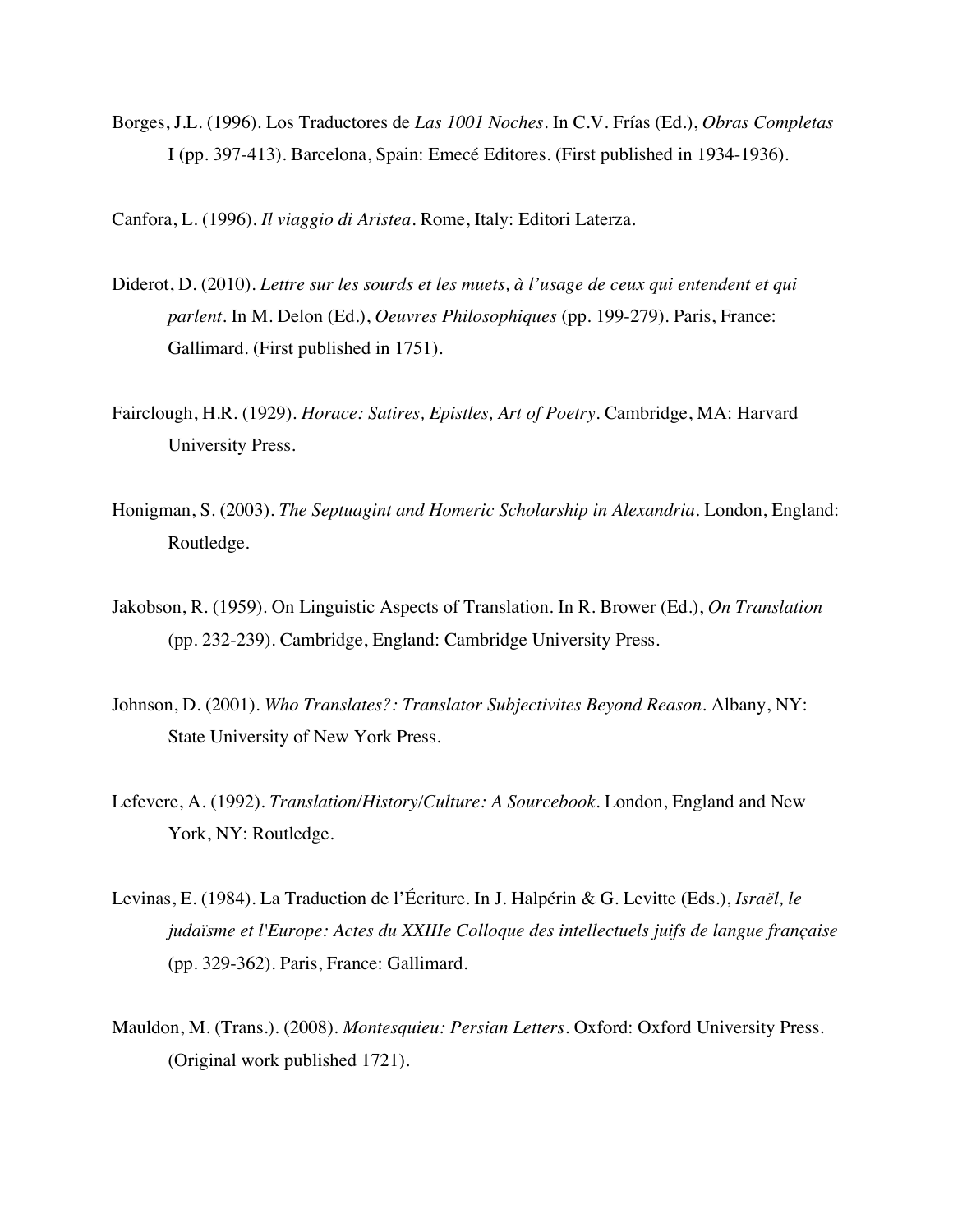- McAlhany, J. (2014). Crumbs, thieves, and relics: translation and alien humanism. *Educational Theory, 62, 439-461.*
- McElduff, S. (2013). *Roman Theories of Translation: Surpassing the Source.* London, England: Routledge.
- Montesquieu. (1964). *Lettres Persanes*. In D. Oster (Ed.), *Oeuvres Complètes* (pp. 61-151). Paris, France: Éditions de Seuil. (First published in 1721).
- Nauckhoff, J. (Trans.) (2001). Friedrich Nietzsche: *The Gay Science: With a Prelude of German Rhymes and an Appendix of Songs.* Cambridge, England: Cambridge University Press. (Original work published in 1887).
- Nietzsche, F. (1887). *Die fröhliche Wissenschaft ("la gaya scienza")*. Leipzig, Germany: Verlag von E.W. Fritzsch.
- Rochette, B. (1997). *Le Latin dans le monde grec: Recherches sur la diffusion de la langue et des lettres latines dans les provinces hellénophones de l'Empire romain.* Brussels, Belgium: Latomus.
- Seidman, N. (2006). *Faithful Renderings: Jewish-Christian Difference and the Politics of Translation*. Chicago, IL: University of Chicago Press.
- Simon-Shoshan, M. (2007). The tasks of the translators: the rabbis, the septuagint, and the cultural politics of translation. *Prooftexts, 27,* 1-39.
- Steiner, G. (1998). *After Babel: Aspects of Language & Translation* (3rd ed.). Oxford, England: Oxford University Press.